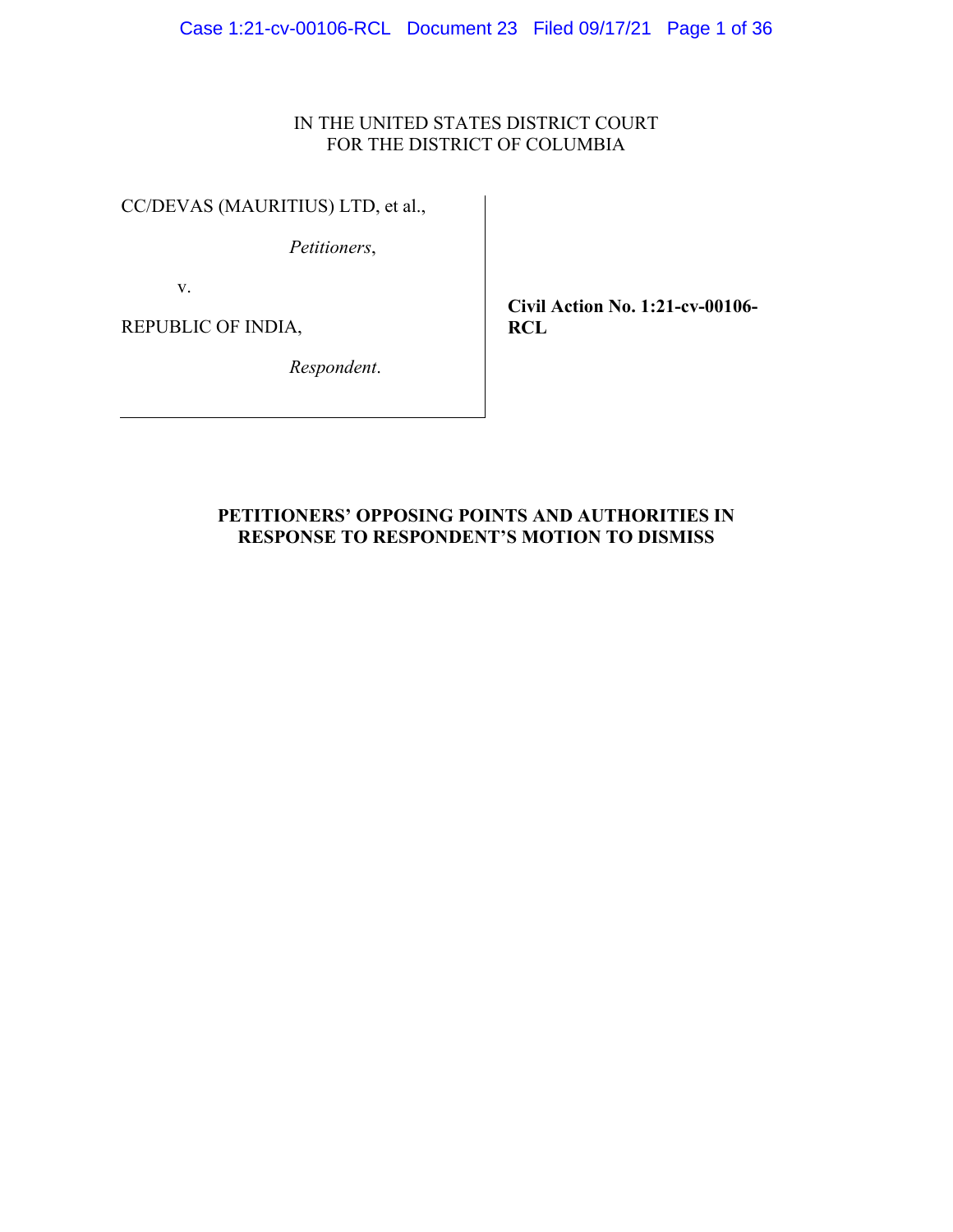## **TABLE OF CONTENTS**

# Page

| I.   |                                                                           | Petitioners Invested In And Became Shareholders Of Devas, An Indian                                                                            |
|------|---------------------------------------------------------------------------|------------------------------------------------------------------------------------------------------------------------------------------------|
| II.  |                                                                           | Petitioners' Investments Were Protected By A Bilateral Investment Treaty 5                                                                     |
| III. |                                                                           | India Violated Its Obligations And Petitioners Commenced A Successful                                                                          |
| IV.  |                                                                           | The Dutch Courts With Primary Jurisdiction To Review That Tribunal's<br>Awards Have Rejected India's Efforts To Set Aside The Merits Award.  9 |
| V.   |                                                                           | Two Other Independent Tribunals Also Found That India And Antrix Acted<br>Unlawfully In Annulling The Agreement, Resulting In Damages Awards   |
|      |                                                                           |                                                                                                                                                |
| I.   | India Waived Its Immunity To Enforcement Of Arbitration Awards In Federal |                                                                                                                                                |
| II.  |                                                                           | This Court Also Has Jurisdiction Under The FSIA's Arbitration Exception.  21                                                                   |
|      | A.                                                                        | The FSIA Expressly Allows Courts To Take Jurisdiction Over Foreign                                                                             |
|      | <b>B.</b>                                                                 | This Court Lacks Jurisdiction Over India's Attempt To Relitigate                                                                               |
|      |                                                                           |                                                                                                                                                |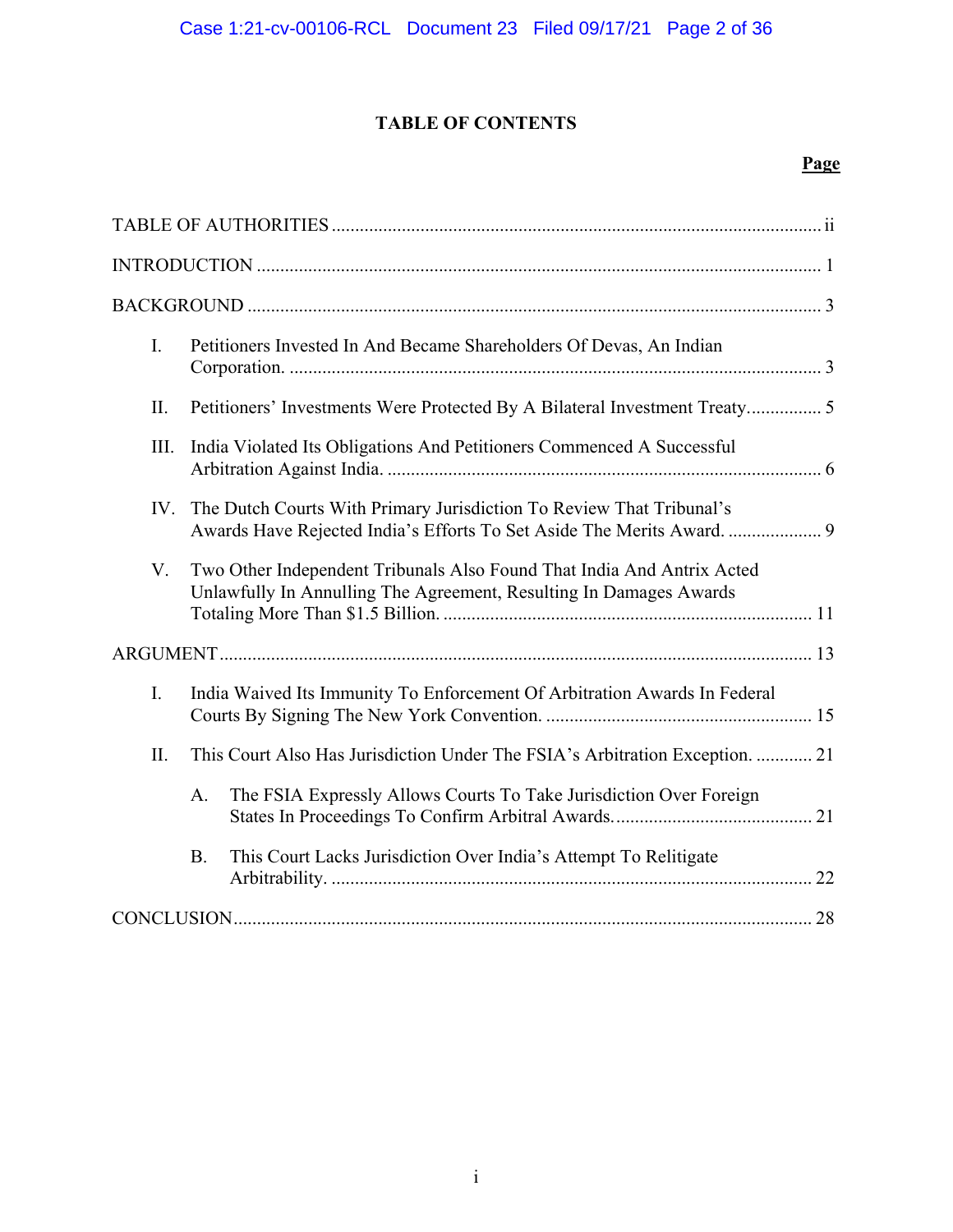## **TABLE OF AUTHORITIES**

## **Page(s)**

## **Cases**

| Belize Soc. Dev. Ltd. v. Gov't of Belize,                         |
|-------------------------------------------------------------------|
| BG Grp., PLC v. Republic of Argentina,                            |
| Blue Ridge Investments, LLC v. Republic of Argentina,             |
| Cabiri v. Gov't of the Republic of Ghana,                         |
| *Chevron Corp. v. Ecuador,                                        |
| Choctaw Nation of Indians v. United States,                       |
| Coll. Sav. Bank v. Fla. Prepaid Postsecondary Educ. Expense Bd.,  |
| Creighton Ltd. v. Gov't of State of Qatar,                        |
| Crystallex Int'l Corp. v. Bolivarian Republic of Venezuela,       |
| David L. Threkeld & Co. Inc. v. Metallgesellschaft Ltd. (London), |
| DDK Hotels LLC v. Williams-Sonoma, Inc.,                          |
| Devas Multimedia Private Ltd. v. Antix Corp. Ltd.,                |
| Devas Multimedia Private Ltd. v. Antrix. Corp. Ltd.,              |
| E.P. Hinkel & Co. v. Manhattan Co.,                               |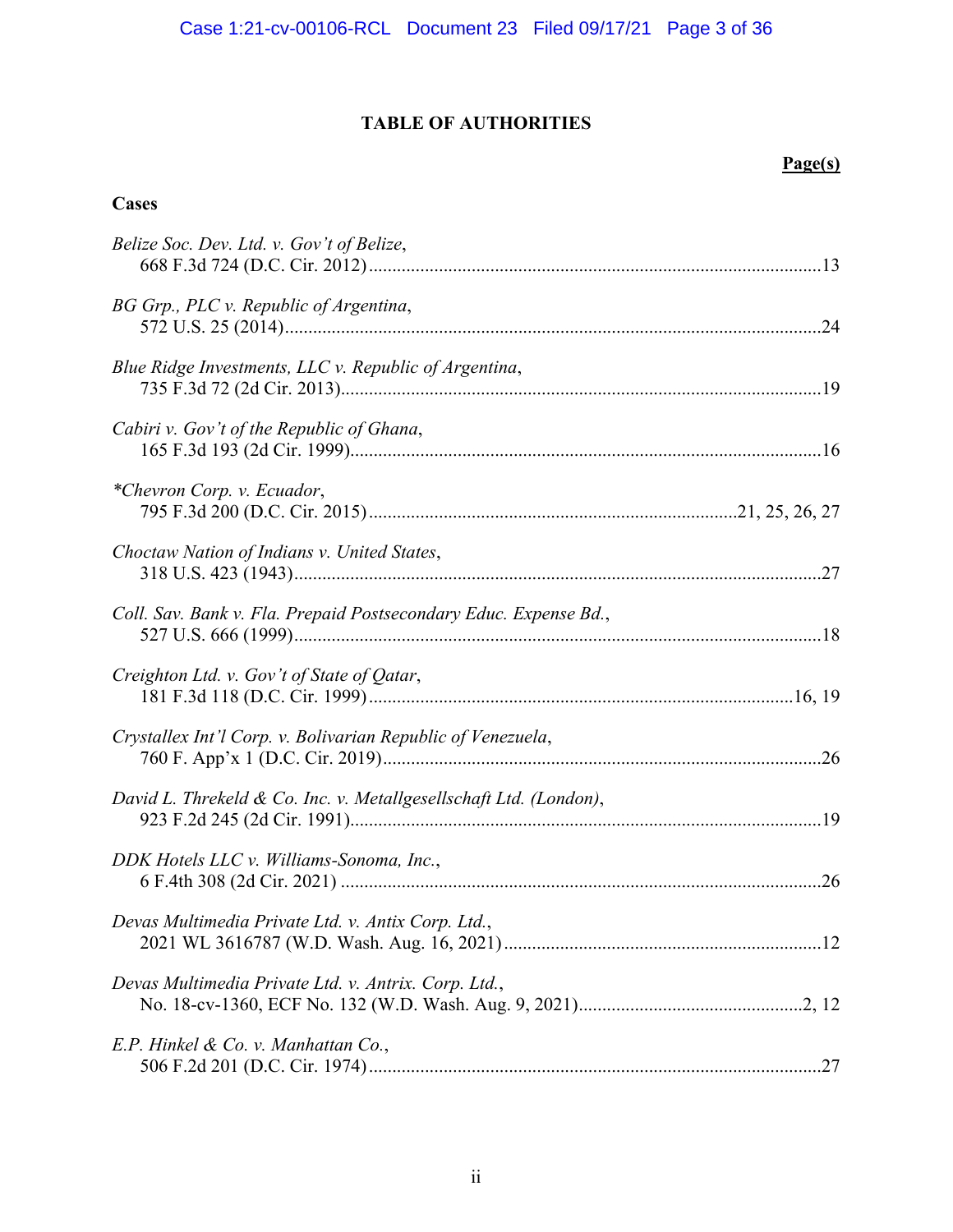## Case 1:21-cv-00106-RCL Document 23 Filed 09/17/21 Page 4 of 36

| FAA v. Cooper,                                              |  |
|-------------------------------------------------------------|--|
| First Options of Chicago, Inc. v. Kaplan,                   |  |
| In re Grant,                                                |  |
| *Henry Schein, Inc. v. Archer & White Sales, Inc.,          |  |
| Hicks v. Miranda,                                           |  |
| HRE, Inc. v. United States,                                 |  |
| Ivanenko v. Yanukovich,                                     |  |
| *LLC SPC Stileks v. Republic of Moldova,                    |  |
| Maalouf v. Islamic Republic of Iran,                        |  |
| Medellin v. Texas,                                          |  |
| Oracle Am., Inc. v. Myriad Grp. A.G.,                       |  |
| Oxford Health Plans LLC v. Sutter,                          |  |
| Princz v. Fed. Republic of Germany,                         |  |
| Process & Indus. Devs. Ltd. v. Federal Republic of Nigeria, |  |
| Process & Indus. Devs. Ltd. v. Federal Republic of Nigeria, |  |
| Rent-A-Ctr., W., Inc. v. Jackson,                           |  |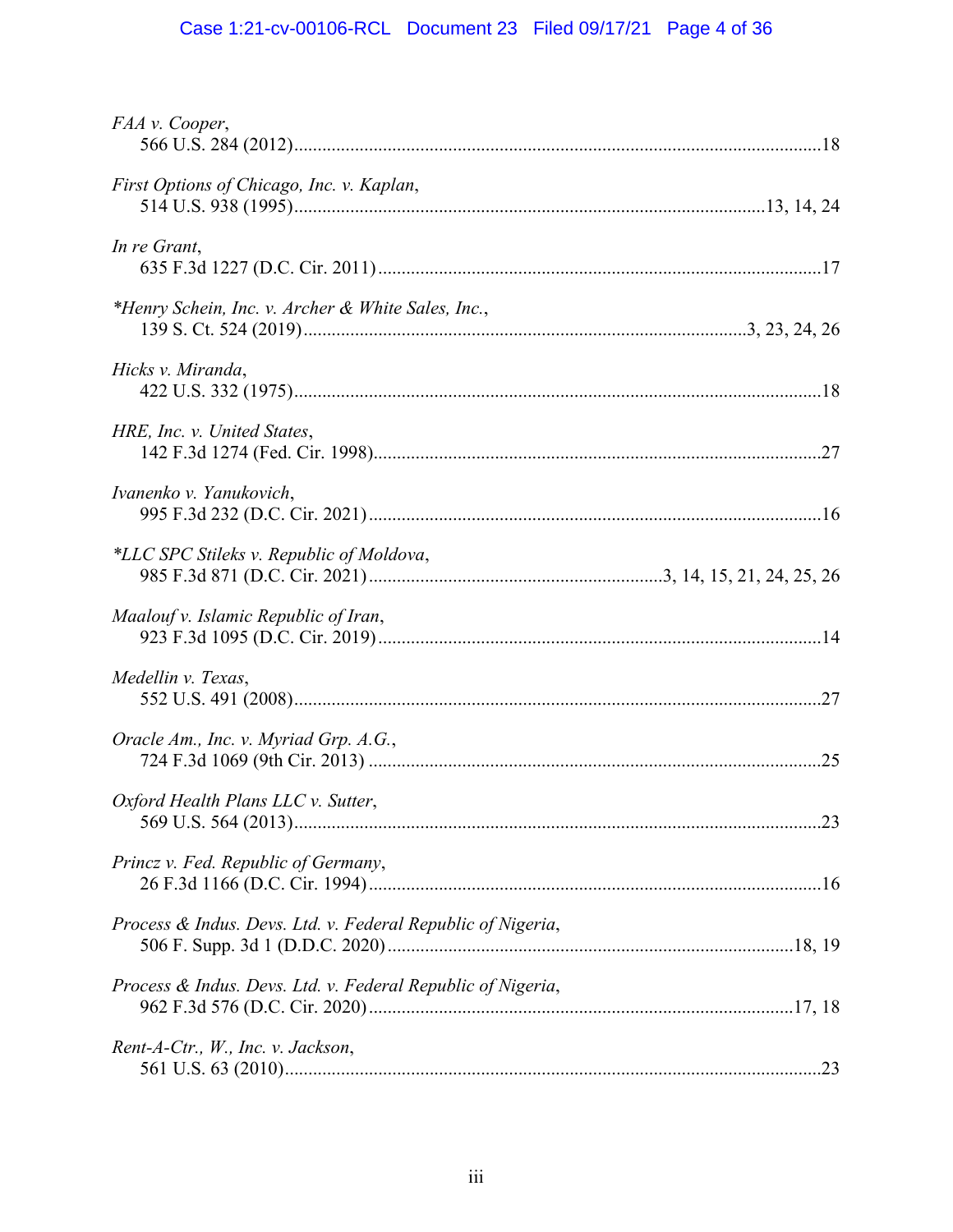## Case 1:21-cv-00106-RCL Document 23 Filed 09/17/21 Page 5 of 36

| Seetransport Wiking Trader Schiffarhtsgesellschaft MBH & Co.,<br>Kommanditgesellschaft v. Navimpex Centrala Navala,                                                                                                                                |  |
|----------------------------------------------------------------------------------------------------------------------------------------------------------------------------------------------------------------------------------------------------|--|
| Stati v. Republic of Kazakhstan,                                                                                                                                                                                                                   |  |
| <i>*Tatneft v. Ukraine,</i>                                                                                                                                                                                                                        |  |
| United States v. Bikundi,                                                                                                                                                                                                                          |  |
| Vulcan Arbor Hill Corp. v. Reich,                                                                                                                                                                                                                  |  |
| <b>Statutes</b>                                                                                                                                                                                                                                    |  |
|                                                                                                                                                                                                                                                    |  |
|                                                                                                                                                                                                                                                    |  |
|                                                                                                                                                                                                                                                    |  |
|                                                                                                                                                                                                                                                    |  |
|                                                                                                                                                                                                                                                    |  |
|                                                                                                                                                                                                                                                    |  |
|                                                                                                                                                                                                                                                    |  |
| <b>Other Authorities</b>                                                                                                                                                                                                                           |  |
| Andreas Börner, Article III, in Recognition And Enforcement of Foreign Arbitral<br>Awards: A Global Commentary on the New York Convention (Herbert                                                                                                 |  |
| Status: Convention on the Recognition and Enforcement of Foreign Arbitral<br>Awards (New York Convention), United Nations (last visited September 14,<br>2021)<br>https://uncitral.un.org/en/texts/arbitration/conventions/foreign arbitral awards |  |
| W. Mark C. Weidemaier, Sovereign Immunity and Sovereign Debt, 2014 U. Ill. L.                                                                                                                                                                      |  |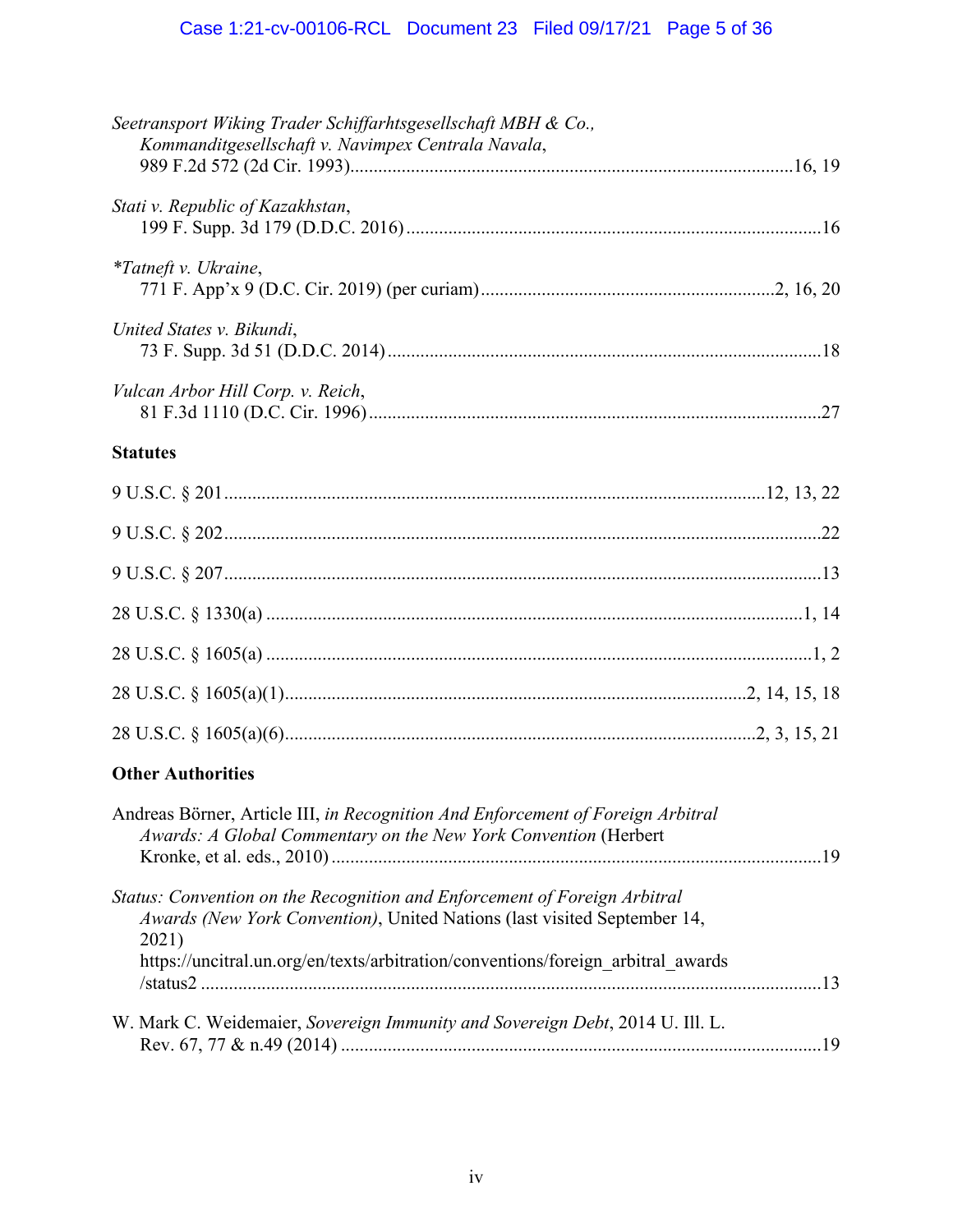## **Rules**

|--|--|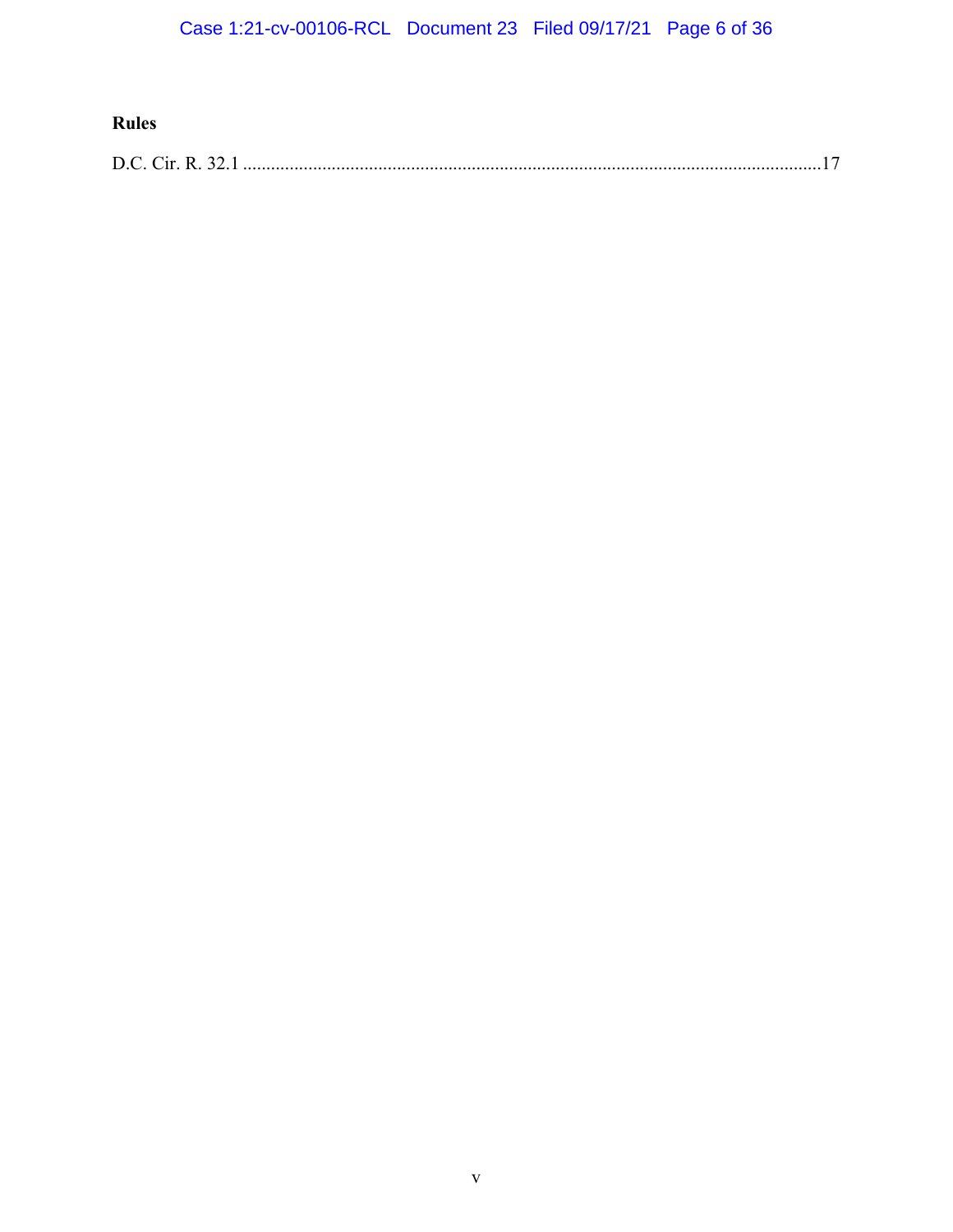#### **INTRODUCTION**

Petitioners CC/Devas (Mauritius) Ltd. ("CC/Devas"), Devas Employees Mauritius Private Limited ("DEMPL"), and Telcom Devas Mauritius Limited ("Telcom Devas," collectively, the "Petitioners"), are the holders of an arbitral award of more than \$111 million in damages, plus interest and various fees (the "Quantum Award") against the Republic of India ("India"). The award arises out of India's destruction of Petitioners' investment in an Indian company, Devas Multimedia Private Limited ("Devas"). Because India has steadfastly refused to pay the award and instead has taken further steps to unlawfully divest Petitioners of their investment and right to relief—Petitioners brought this action under the Convention on the Recognition and Enforcement of Foreign Arbitral Awards, June 10, 1958, 21 U.S.T. 2517 (the "New York Convention"), seeking recognition and enforcement of the award in the United States. India has moved to dismiss for lack of subject-matter jurisdiction under the Foreign Sovereign Immunities Act ("FSIA"), 28 U.S.C. §§ 1330, 1605(a). *See* ECF No. 15-1. But clear and controlling D.C. Circuit precedent unambiguously establishes this Court's jurisdiction to enforce arbitral awards against foreign states in these circumstances. This Court should deny India's motion to dismiss.

The facts of Petitioners' underlying dispute with India are largely irrelevant to this Court's subject-matter jurisdiction under the FSIA, but they highlight the importance of prompt U.S. enforcement of Petitioners' arbitral award. Devas contracted with Antrix Corporation Ltd. ("Antrix")—the commercial arm of India's space agency—for Antrix to build and launch satellites and to lease the use of transponders on those satellites to Devas. After years of investment by Petitioners to develop Devas's new business, however, India used its control over Antrix to repudiate the contract with Devas. At India's behest, Antrix thoroughly and completely repudiated its contractual responsibilities. It refused to build, launch, or operate the satellites it was contractually committed to provide for Devas. And in doing so, Antrix and India destroyed Devas's business,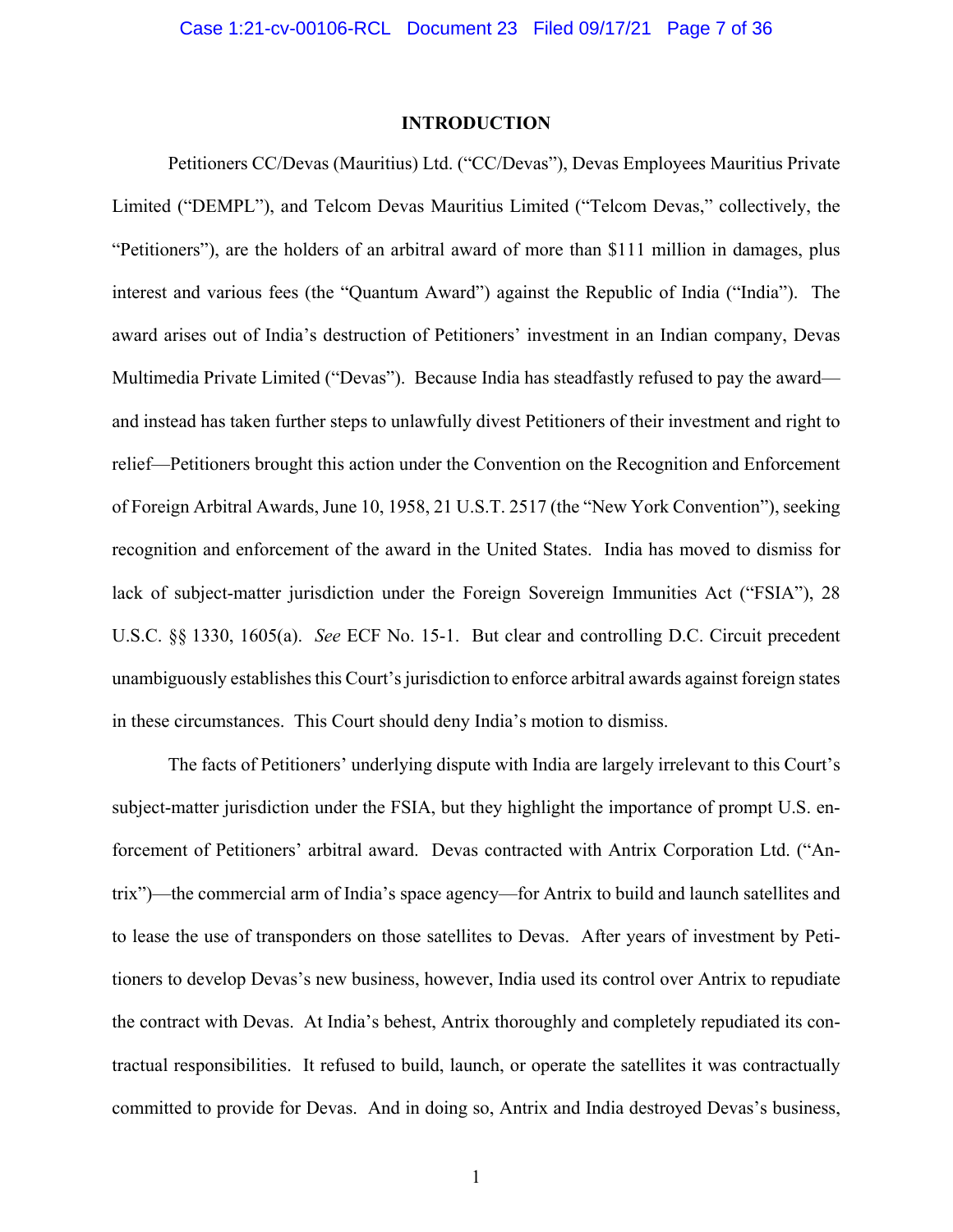#### Case 1:21-cv-00106-RCL Document 23 Filed 09/17/21 Page 8 of 36

and the value of Petitioners' investments in that business.

Antrix's and India's annulment led to multiple arbitrations between and among various parties, including India, Antrix, Devas, and Devas's shareholders. Those proceedings culminated in *three separate arbitral tribunals* each finding that Antrix and India's conduct was wrongful. Each tribunal awarded substantial damages totaling over \$1.5 billion against India and Antrix and in favor of Devas and Petitioners.

Rather than honor its obligation to pay Petitioners' award, India has abused its sovereign powers, launching multiple bogus investigations into Devas, its principals and employees; seizing Devas's accounts and records; amending India's arbitration law under pretext; and even engineering the liquidation of Devas itself—all in an effort to "hind[er] and delay" enforcement of the awards against it or to abnegate those awards entirely. Order, *Devas Multimedia Private Ltd. v. Antrix. Corp. Ltd.*, No. 18-cv-1360, ECF No. 132 (W.D. Wash. Aug. 9, 2021).

This motion to dismiss is India's latest effort to avoid its obligations. This Court has subject-matter jurisdiction if any of the FSIA's immunity exceptions set forth in 28 U.S.C. § 1605(a) are applicable. Here, controlling D.C. Circuit precedent establishes the applicability of *two* exceptions.

*First*, as the D.C. Circuit held just two years ago, signatories to the New York Convention like India "waiv[e] [their] immunity from arbitration-enforcement actions in other signatory states," and courts therefore have jurisdiction over such actions under the FSIA's waiver exception to sovereign immunity. *Tatneft v. Ukraine*, 771 F. App'x 9, 10 (D.C. Cir. 2019) (per curiam). Under *Tatneft*, this Court has jurisdiction under 28 U.S.C. § 1605(a)(1).

*Second*, this Court has jurisdiction under Section 1605(a)(6), which grants jurisdiction over a case against a foreign state "to confirm an award made pursuant to . . . an agreement to arbitrate."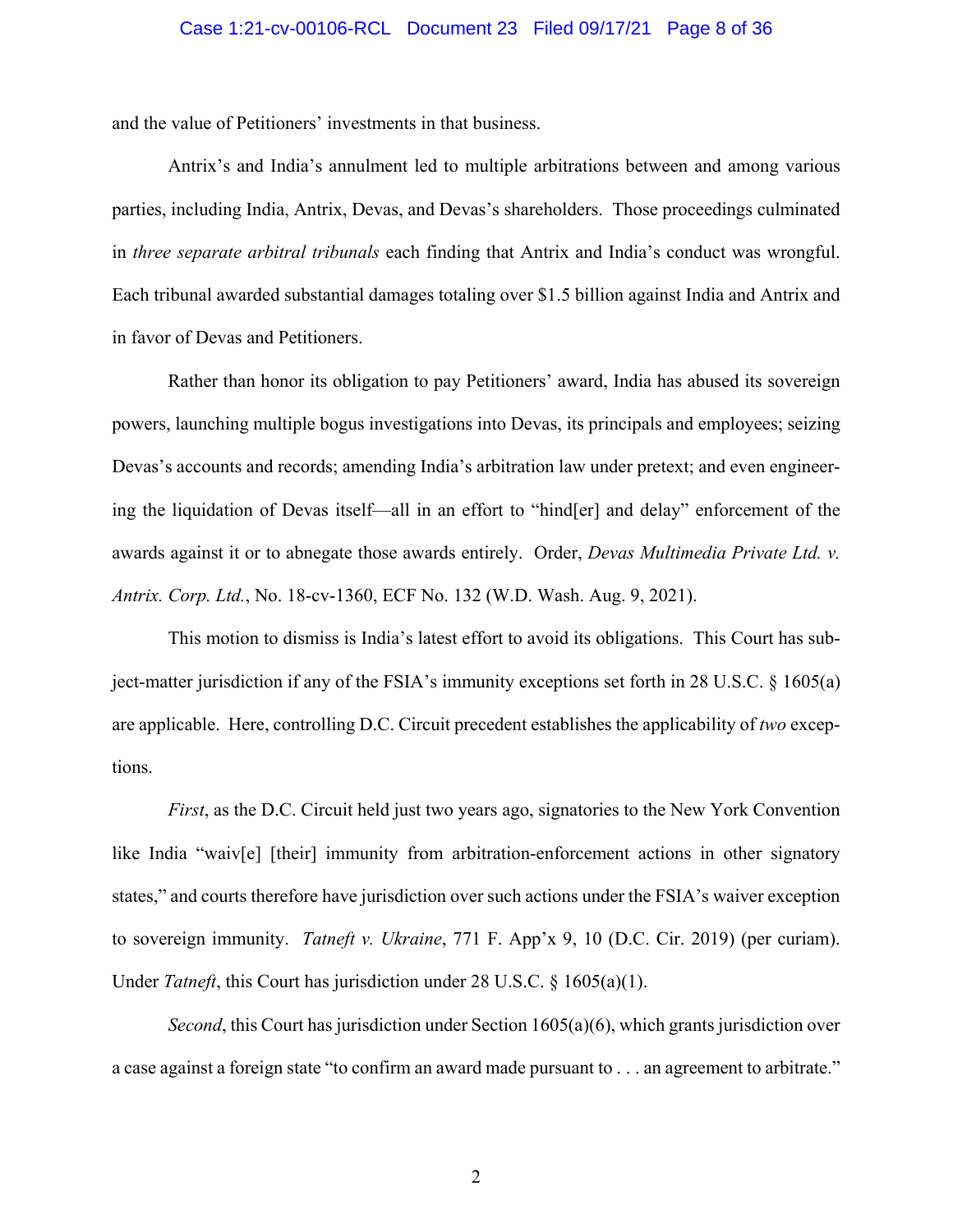#### Case 1:21-cv-00106-RCL Document 23 Filed 09/17/21 Page 9 of 36

28 U.S.C. § 1605(a)(6). Here, India argues that it never agreed to arbitrate this dispute with Petitioners. But the bilateral investment treaty under which the arbitration was conducted provides that disputes over arbitrability—including whether a dispute is subject to arbitration under the treaty—are delegated to the arbitral tribunal. ECF No. 1-8, art. 8(2)(d) (adopting arbitral rules); Champion Decl. Ex. 2, art. 21 (assigning arbitrability to tribunal). And the D.C. Circuit quite recently confirmed that where an arbitration agreement delegates the question of "arbitrability itself . . . to the arbitrators," a court ""possesses no power to decide the arbitrability issue,' even if it thinks the argument for arbitrability is 'wholly groundless.'" *LLC SPC Stileks v. Republic of Moldova*, 985 F.3d 871, 878 (D.C. Cir. 2021) (quoting *Henry Schein, Inc. v. Archer & White Sales, Inc.*, 139 S. Ct. 524, 529 (2019)). And the D.C. Circuit further confirmed that an arbitration tribunal's rulings on arbitrability are entitled to the same dispositive deference when assessing *jurisdiction* under the FSIA as applies to the *merits* of the enforcement action. *Stileks*, 985 F.3d at 878– 79.This Court accordingly must defer to the arbitrators' conclusion that India did agree to arbitrate this dispute. Jurisdiction thus lies also under 28 U.S.C.  $\S$  1605(a)(6).

India's motion to dismiss is a non-starter. This Court should therefore reject India's latest attempt at "hindrance and delay," *Devas Multimedia*, No. 18-cv-1360, ECF No. 132, and deny India's motion to dismiss.

#### **BACKGROUND**

#### **I. Petitioners Invested In And Became Shareholders Of Devas, An Indian Corporation.**

Petitioners are Mauritian companies (owned largely by U.S. investors) that made significant investments in a hybrid satellite and terrestrial communications business owned by Devas, an Indian corporation. That business was in large part predicated on a contract Devas entered into on January 28, 2005 with Antrix (the "Agreement"). Antrix is the commercial arm of the Indian Space Research Organization and the Department of Space and is wholly owned by the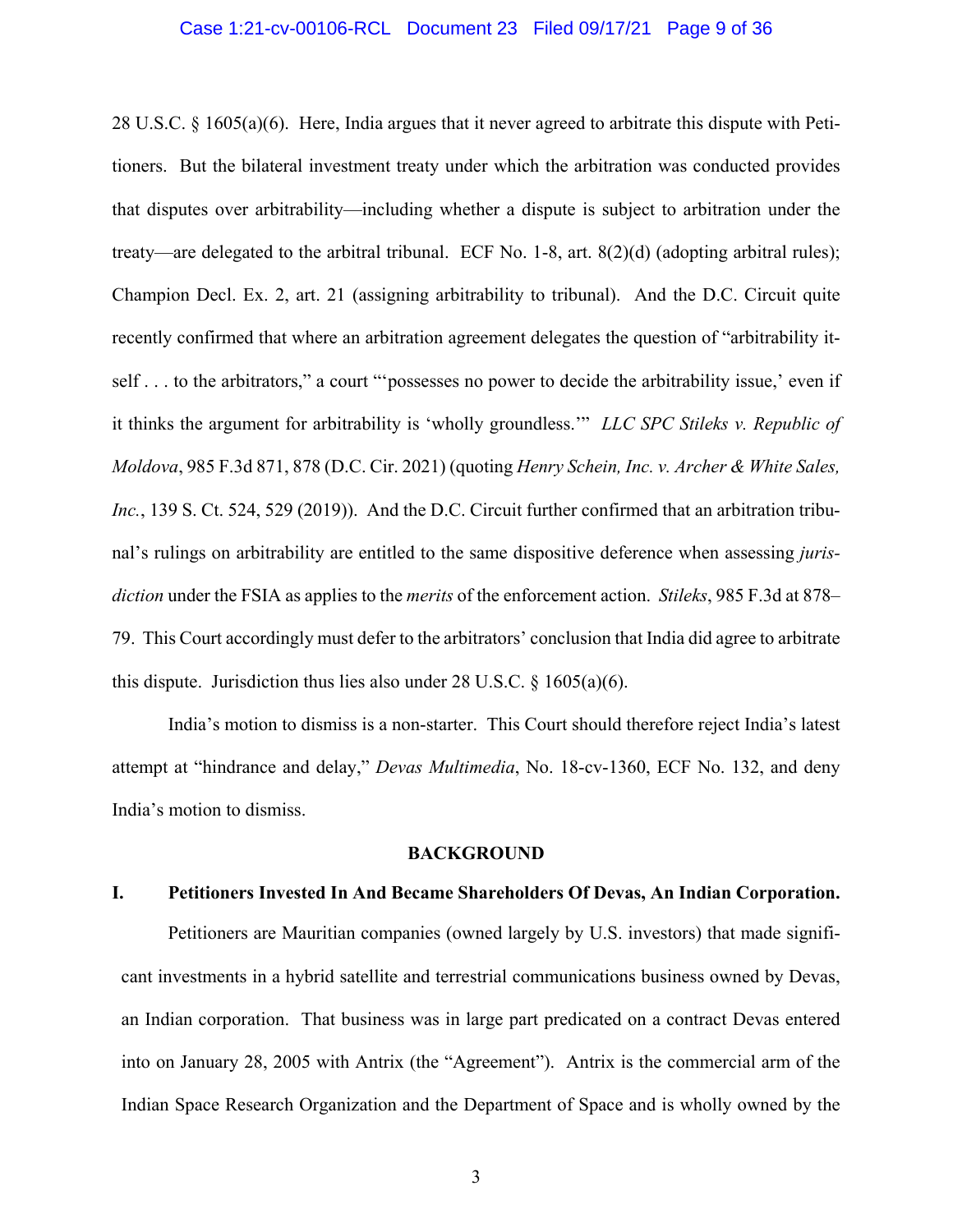#### Case 1:21-cv-00106-RCL Document 23 Filed 09/17/21 Page 10 of 36

Indian government. ECF No. 1-6  $\degree$  5. Each of these organizations ultimately is controlled by the Indian Prime Minister. *Id.* ¶ 67.

The Agreement committed Antrix to lease to Devas spectrum capacity, and to provide two satellites to broadcast at that spectrum, to be built, operated, and launched by the Indian Space Research Organization. *Id.* ¶¶ 76–80. These satellites were to form an integral part of a hybrid satellite/terrestrial system through which Devas would provide broadband wireless access and audio-video services cost-effectively both to rural areas within India as well as India's numerous large cities. *Id.* Under the Agreement, Devas was required to pay Antrix upfront capacity reservation fees of approximately \$40 million to reserve transponder capacity on the two satellites, followed by annual lease fees after the satellites were launched. *Id.* ¶¶ 89–90.

The Agreement became fully binding and effective on February 2, 2006, when Antrix wrote to Devas confirming that it had "received the necessary approval for building, launching and leasing" the first satellite. ECF No. 1-6 ¶ 204 (quoting Antrix February 2, 2006 letter to Devas). On the basis of Antrix's notification, and other indications of support from Indian government officials, Petitioners injected multiple rounds of capital into Devas—capital that would permit Devas to provide the required upfront and annual payments due to Antrix. *Id.* ¶¶ 107–08, 111, 205. Petitioners also brought to bear the considerable expertise of a talented and impressive group of individual directors and officers—including but not limited to Lawrence T. Babbio, Jr., a former vice chairman, president, and member of the board of directors for Verizon Wireless. *See* Babbio Decl. ¶ 1.

Utilizing proceeds from the Petitioners' investments, Devas made the contractually-required capacity fee payments to Antrix to secure transponder space on both satellites; secured licenses to deliver internet services throughout India; and conducted successful experimental technology trials. ECF No. 1-6, ¶ 109.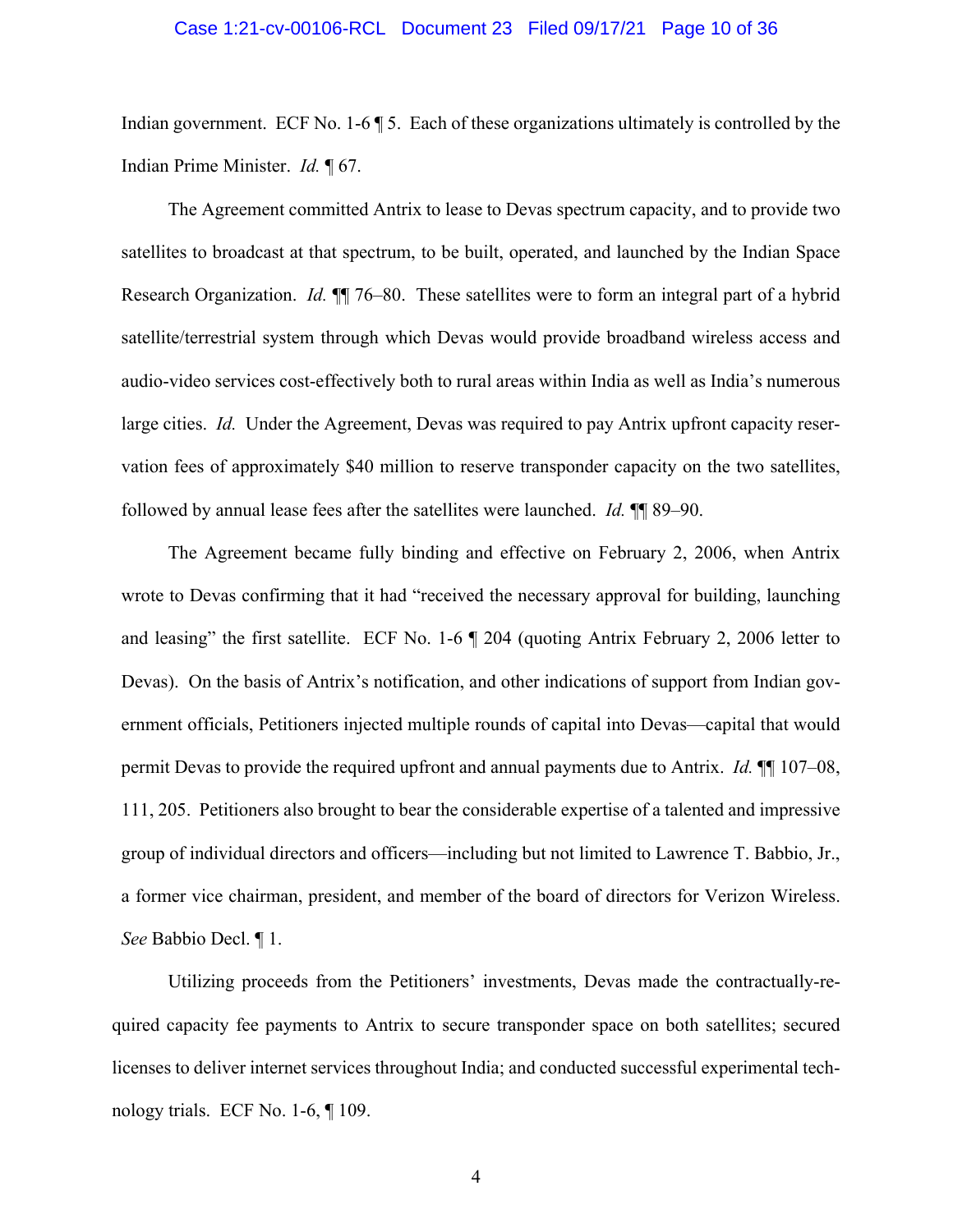#### **II. Petitioners' Investments Were Protected By A Bilateral Investment Treaty.**

In making these investments in Devas, Petitioners relied on a longstanding bilateral investment treaty, between India and Mauritius (the "Treaty"). The Treaty's express purpose was to "create favourable conditions for greater flow of investments made by investors of either" country in the territory of the other. ECF No. 1-8 at 1. The Treaty thus protects "all investments made by investors of either Contracting Party in the territory of the other Contracting Party." *Id.* art. 2. Article 1 of the Treaty defines "investments" as "every kind of asset established or acquired under the relevant laws and regulations of the Contracting Party in whose territory the investment is made" including "shares, debentures and any other form of participation in a company" as well as "claims to money, or to any performance under contract having an economic value." *Id.* art.  $1(a)(ii)-(iii)$ .

The Treaty accords substantive and procedural protections to investors who have made qualifying investments. Specifically, India and Mauritius committed to "promot[e]" and "protect[]" investors by, *inter alia*, "obtaining the required clearances and permissions" for investments. *Id.* art. 3 & (2). Additionally, Article 4(1) provides that qualifying "[i]nvestments" shall be accorded "fair and equitable treatment," and Article 6 provides that investments shall not be expropriated or nationalized "except for public purposes under due process of law, on a non-discriminatory basis and against fair and equitable compensation." *Id.* arts. 4(1), 6(1).

The Treaty enables investors to enforce these protections by authorizing them to submit a dispute "in relation to an investment" to arbitration, including, subject to certain conditions, arbitration before "an *ad hoc* tribunal set up in accordance with the Arbitration Rules of the United Nations Commission on International Trade Law, 1976" ("UNCITRAL Rules"). *Id.* art. 8(2)(d).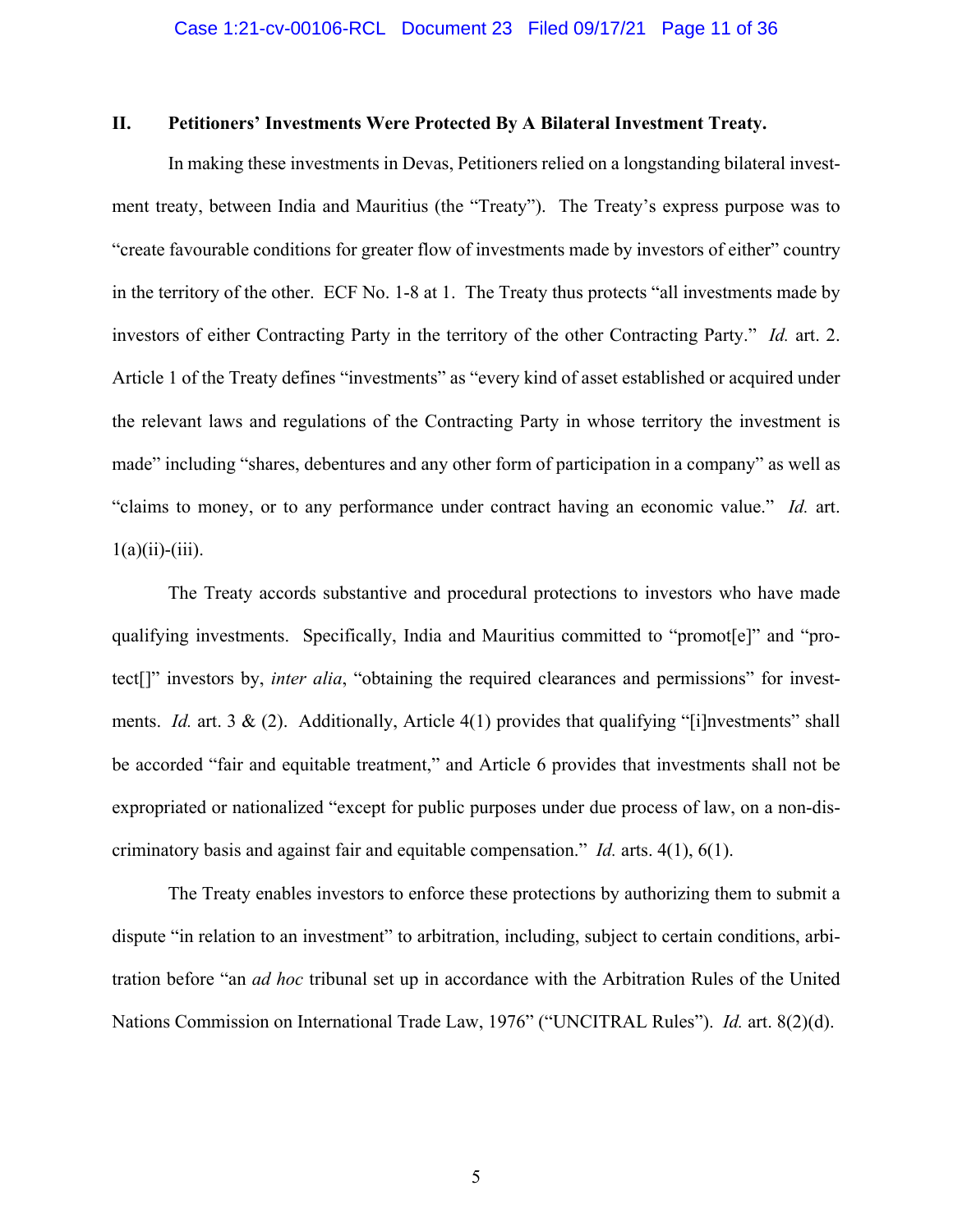#### Case 1:21-cv-00106-RCL Document 23 Filed 09/17/21 Page 12 of 36

The 1976 UNCITRAL Rules set out the applicable procedural rules governing the conduct of international arbitration proceedings. Champion Decl. Ex. 2. Parties can agree to adopt the rules in their arbitration agreement, as India and Mauritius did in the Treaty.

A critical feature of the UNCITRAL Rules is that they specifically authorize arbitral tribunals to resolve questions as to the scope of their jurisdiction, rather than leaving that question for later determination by a reviewing court after arbitration has completed. Specifically, Article 21 of the Rules provide that "[t]he arbitral tribunal shall have the power to rule on objections that it has no jurisdiction, including any objections with respect to the existence or validity of the arbitration clause or of the separate arbitration agreement." *Id.* art. 21(1). The Rules thus further protect investors by ensuring that questions about the parties' consent to arbitration are settled by neutral arbitrators well in advance of any litigation to enforce any resulting arbitral award.

## **III. India Violated Its Obligations And Petitioners Commenced A Successful Arbitration Against India.**

Although Devas fully performed under the Agreement, Antrix did not. In July 2010, the Indian Government made a covert determination to "annul" the Agreement, which it announced in February of 2011. ECF No. 1-6 ¶ 146. A few days later, citing the Cabinet Committee's decision, Antrix informed Devas that the Agreement was "terminated." *Id*. As a consequence of Antrix's unilateral termination of the Agreement, Devas's business was completely destroyed, and so were Petitioners' investments in that business. *Id.* ¶ 422.

On July 3, 2012, Petitioners commenced an arbitration against India under Article 8(2)(d) of the Treaty by sending India a Notice of Arbitration in accordance with the UNCITRAL Rules. The arbitral tribunal (the "Tribunal") selected The Hague, the Netherlands, as the seat of the Tribunal and bifurcated the arbitration into two phases: jurisdiction/merits and quantum (*i.e.*, damages). *See id.* ¶¶ 17–20, 501(h). The Tribunal then received briefing and evidence from the parties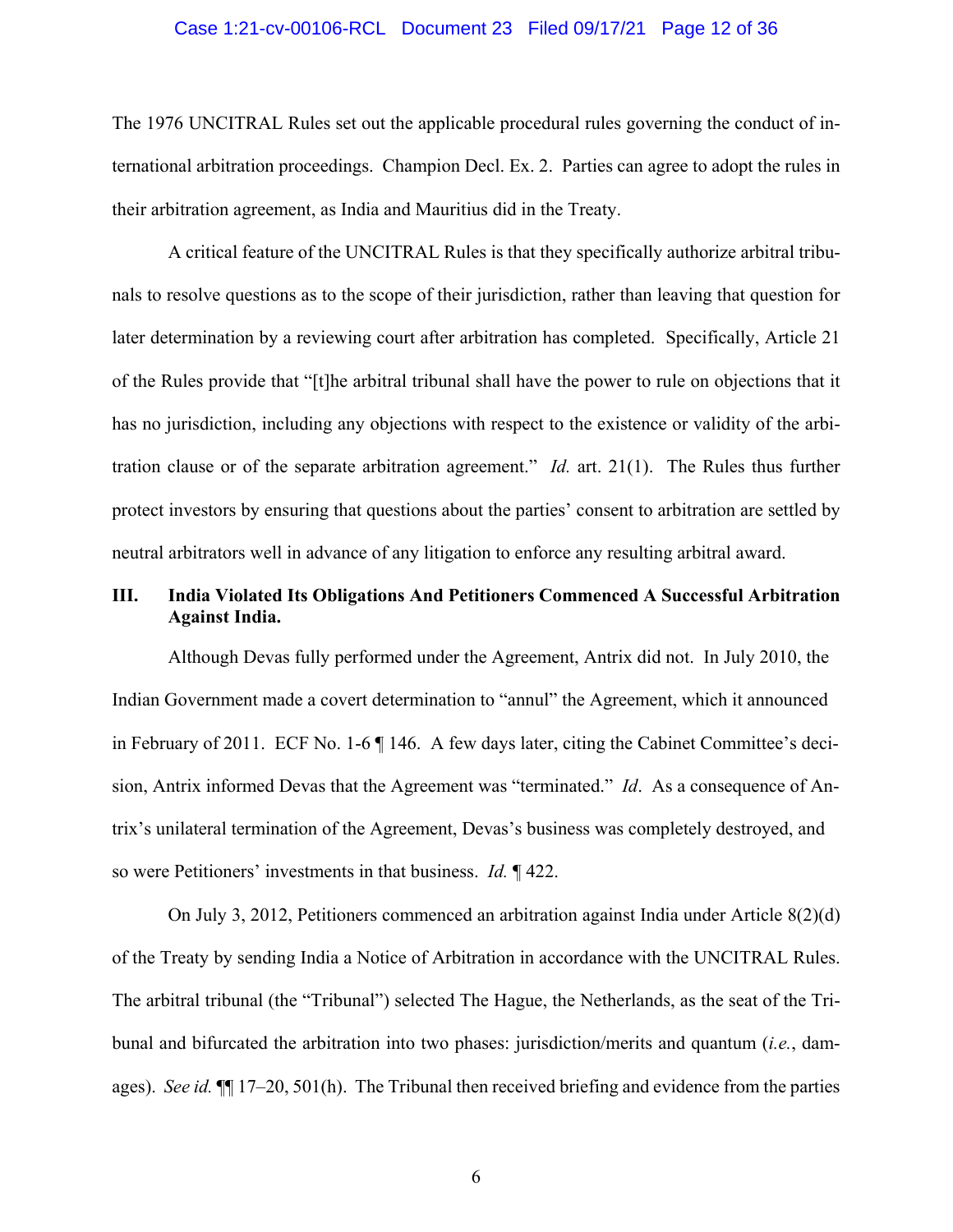#### Case 1:21-cv-00106-RCL Document 23 Filed 09/17/21 Page 13 of 36

on jurisdiction and merits issues. *Id. ¶¶* 31–34. From September 1 through 5, 2014, at the Peace Palace in The Hague, the Tribunal conducted an in-person hearing on jurisdiction and merits including on India's challenge that Petitioners had made no cognizable "investment." *Id.* ¶¶ 44– 45. After the hearing, the Tribunal received further evidence and submissions from the parties, including on "licensing" issues raised by India. *Id.* ¶¶ 46–54, 61–63.

One of India's principal arguments in the arbitration was to challenge the Tribunal's jurisdiction on the same ground that it challenges this Court's jurisdiction here: by claiming that Petitioners had not made a qualifying "investment" under the Treaty. *Id.* ¶ 171–74. According to India, Devas had only engaged in "pre-investment activities" because it had not applied for a license from the Wireless Planning and Coordination Wing ("WPC license") and thus Petitioner's investment in India also only constituted "pre-investment" activities. *Id*. 1

On July 25, 2016, however, the Tribunal issued a 141-page Merits Award, unanimously upholding its jurisdiction and finding India liable for breaches of the Treaty in connection with the annulment of the Agreement.<sup>2</sup> See id. [ 501. Unanimously rejecting India's jurisdictional challenge, the Tribunal held that Petitioners' interests in the Devas business were "investments" protected by the Treaty. *Id.* ¶¶ 198–210, 501(a). The Tribunal found that Petitioners' "shares, debentures and any other form of participation" in Devas and their indirect partial ownership of Devas's

<sup>&</sup>lt;sup>1</sup> India makes much of the WPC license in its motion to dismiss. As the Tribunal described, a WPC license is necessary for a company to "terrestrially re-use the spectrum allocated to it" for telecommunications services but is *not* required "for satellite-only services." ECF No. 1-4 ¶ 380. The Agreement did not require Devas to secure the WPC license and the Tribunal concluded that even though Devas did not obtain a WPC license, there was "little doubt" that Devas had fulfilled its obligations to secure regulatory approvals and that the WPC license "would have been issued in favor of Devas" had Antrix not annulled the Agreement. *Id.*

 $2$  One arbitrator issued an opinion concurring as to jurisdiction and liability, but dissenting in part as to the extent of India's liability. *See* ECF No. 1-7 ¶¶ 110–12 (dissenting opinion of Haigh and noting that Devas was entitled to a *higher* award).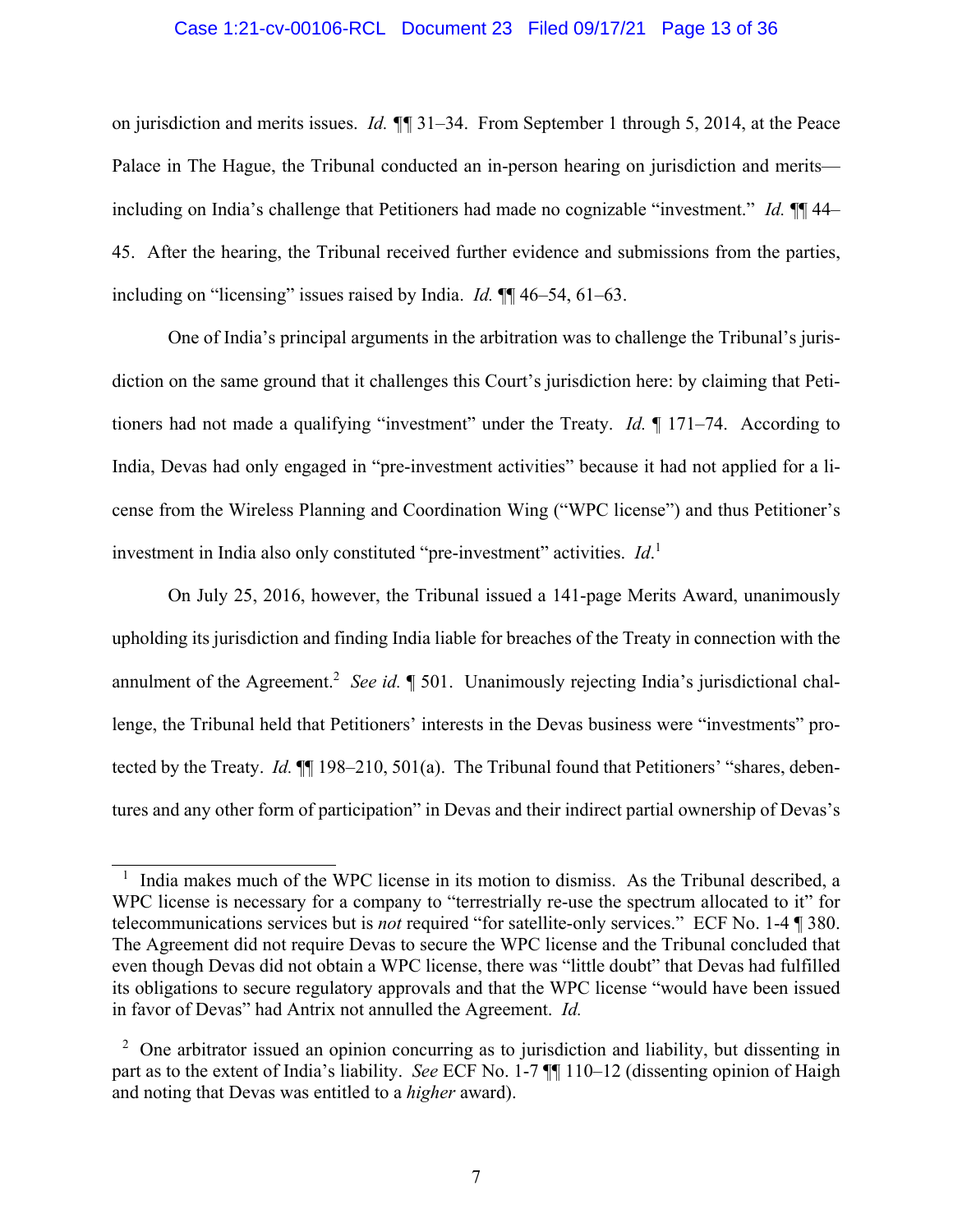#### Case 1:21-cv-00106-RCL Document 23 Filed 09/17/21 Page 14 of 36

business were assets "established or acquired under the relevant laws and regulations" of the Respondent. *Id.* ¶ 200. The Tribunal found that Petitioners "made significant investments in time and money in Devas and Devas honoured its obligations under the Agreement until its annulment by Antrix." *Id.* ¶ 208. Petitioners had thus made a protected investment under the express terms of the Treaty, and the Tribunal had jurisdiction under the Treaty to hear and determine Petitioners' claims.

The Tribunal likewise rejected India's arguments that Petitioners engaged in "only preinvestment activities." The Tribunal held that "[t]he Devas Agreement was a valid contract between Devas and Antrix" which leased to Devas capacity on Antrix's spacecraft, which could not be used by another party during the life of the satellite or as long as the Agreement was effective and under which Devas had to pay upfront reservation fees for that space. *Id.* ¶¶ 201–04. Moreover, the Tribunal found that the Agreement called for Antrix to obtain certain licenses and Devas to obtain others, with "best effort" support from Antrix, but "nothing in the Agreement ma[de] its validity dependent on Devas obtaining such permits, and at no time during the course of the Agreement or at the time of its annulment by Antrix was it argued by Antrix or any governmental authority that it was not in full effect." *Id.* ¶ 206. Accordingly, the Tribunal found that while the "non-issuance of a governmental license may pertain to the quantum of damages that may be claimed against [India] if there was breach of the Treaty . . . it [did] not pertain to the validity of the Agreement or whether an investment was made by the Claimants." *Id.* In other words, the non-issuance of the WPC license had no effect on the validity of the Agreement or whether Petitioners made "investments" in Devas. *Id.* ¶ 209.

On the merits, the Tribunal determined in the Merits Award that India had violated its obligations under the Treaty by unlawfully destroying Petitioners' investments in Devas. *Id*. ¶ 501(d). The Tribunal also concluded that, by leaving Petitioners "completely in the dark" about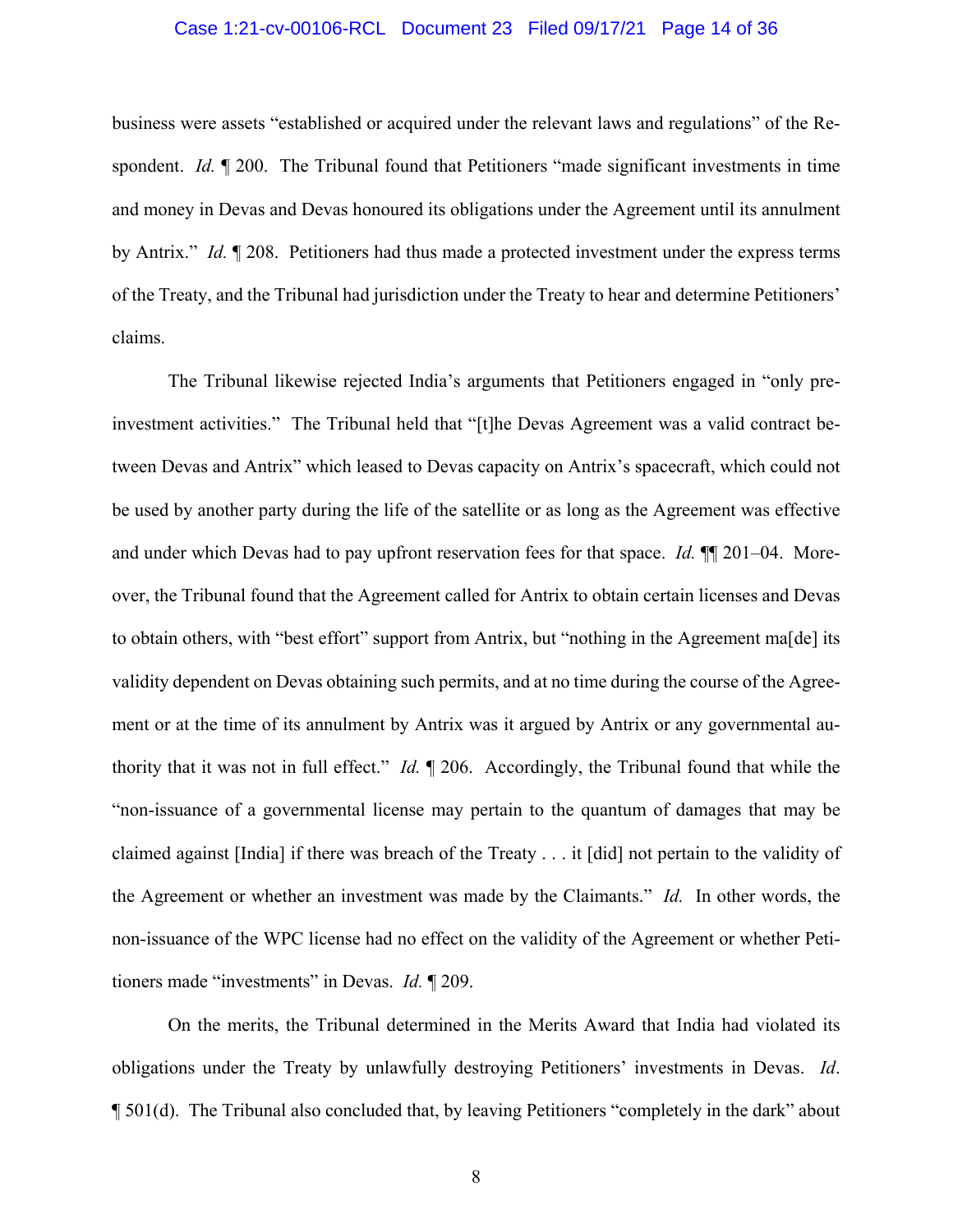#### Case 1:21-cv-00106-RCL Document 23 Filed 09/17/21 Page 15 of 36

its decision to terminate the Agreement, India had not acted in "good faith." *Id.* ¶ 468. That bad faith breached India's obligations under the Treaty to accord "fair and equitable treatment" to Petitioners' investments. *Id.* ¶¶ 468, 470; *see also id.* ¶ 501(d).

Finally, the parties proceeded to the damages or "quantum" phase. From 2017 to 2018, the parties submitted briefing and evidence on damages. ECF No. 1-4 ¶¶ 45–120. The Tribunal conducted another in-person hearing from July 16 to 21, 2018, at the Peace Palace in The Hague, with fact and expert witness evidence. *Id.* ¶¶ 124–27. Following the conclusion of the hearing, the parties submitted additional authorities, evidence and other submissions, including concerning the attorneys' fees and costs incurred by them in the arbitration. *Id.* ¶¶ 128–69.

On October 13, 2020, the Tribunal ordered India to pay, in addition to interest and reasonable costs:

(a) \$50,497,600 as compensation to Petitioner CC/Devas (owner of 17.06% of the issued share capital of Devas), *id.* ¶ 663(c);

(b) \$10,300,800 as compensation to Petitioner DEMPL (owner of 3.48% of the issued share capital of Devas), *id.*; and

(c) \$50,497,600 as compensation to Petitioner Telcom Devas (owner of 17.06% of the issued share capital of Devas), *id.* 

## **IV. The Dutch Courts With Primary Jurisdiction To Review That Tribunal's Awards Have Rejected India's Efforts To Set Aside The Merits Award.**

Soon after the Merits Award was rendered, India applied to set it aside before the Dutch Courts at The Hague, the seat of the arbitration. The Hague District Court denied India's challenge

and affirmed the Merits Award in November 2018. ECF No. 1-9.

While India repeated its argument that Petitioners' activities do not qualify as investment under the Treaty because Devas had not obtained a WPC license at the time of Antrix's repudiation, the Court rejected this argument. *Id.* ¶¶ 4.23–28. Like the Tribunal before it, the Court found that the Petitioners had made a valid investment under the Treaty by purchasing shares in Devas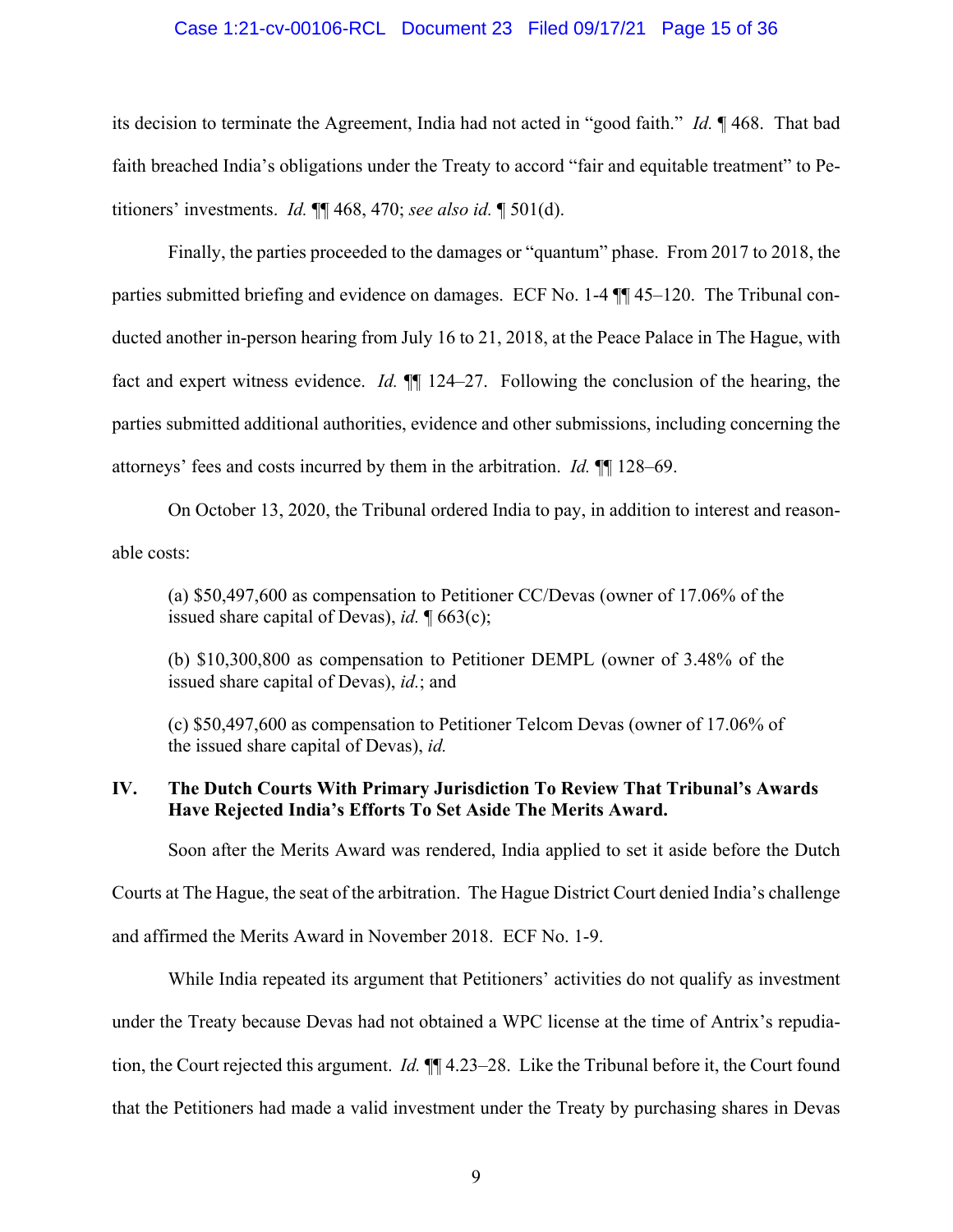#### Case 1:21-cv-00106-RCL Document 23 Filed 09/17/21 Page 16 of 36

and that, while the absence of the WPC license possibly could affect the value of Petitioners' investment, it was immaterial to the question of whether Petitioners had made an investment. *Id*. ¶¶ 4.15–17. The Court further found that the Tribunal "furnished a reasoned argument" supporting its findings and addressing India's objections. *Id.* ¶¶ 4.21, 4.25.

India appealed to The Hague Court of Appeal, which yet again rejected India's challenges and reaffirmed the Merits Award in February 2021. Champion Decl. Ex. 3. The Court of Appeal "concur[red] with the District Court that the Tribunal assumed, on the right grounds, that there was an 'investment' within the meaning of the Treaty and therefore it had jurisdiction to assess [Petitioners'] claim" as the Petitioners "acquired shares in Devas" which thus "falls under the 'shares, debentures and any other form of participation in a company' as referred to at (ii) of the definition of 'investment' in Article 1 of the Treaty." *Id.* ¶ 5.8. The Court moreover found "no basis" for India's argument that a WPC license was necessary to effectuate an investment since "[a]ny uncertainty about granting of a WPC license . . . may at most mean that Petitioners' investment entailed certain risks" which may impact the value of the investment but "it does not mean that there was never an investment." *Id.* 15.10. The Court agreed that the Tribunal adequately addressed India's challenges on this basis. *Id.* ¶¶ 5.14–20. On May 17, 2021, India appealed certain issues to the Dutch Supreme Court, which has yet to rule. ECF No. 16-14.

India also has applied to set aside the Quantum Award before The Hague District Court, but India does not (and indeed could not) challenge in that proceeding the Tribunal's findings as to its jurisdiction. *See* ECF No. 16-13. Notwithstanding the pendency of India's application to set aside the Quantum Award, the Hague District Court entered an exequatur order allowing Petitioners to enforce the Quantum Award against India's property in the Netherlands. Champion Decl. Ex. 4.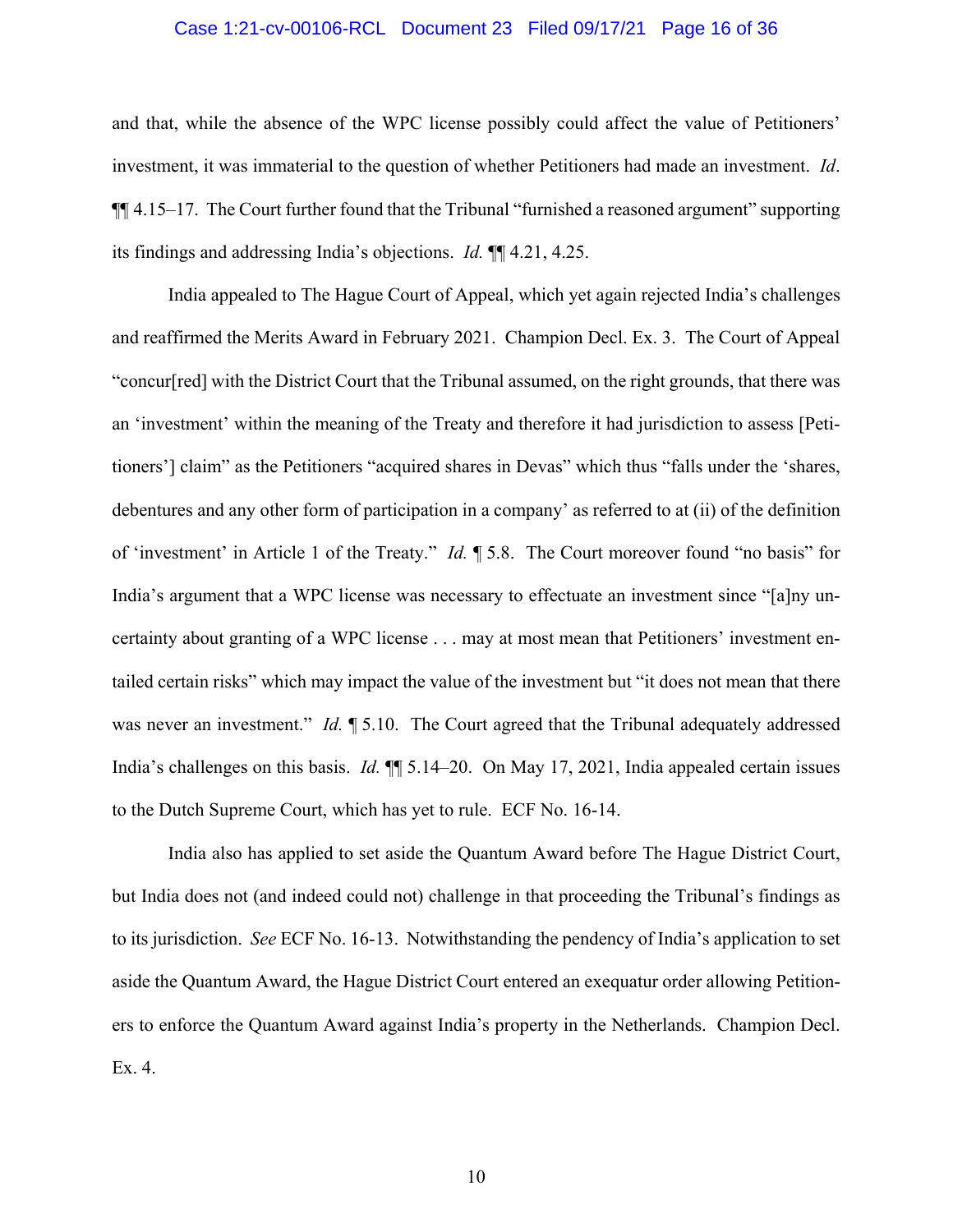## **V. Two Other Independent Tribunals Also Found That India And Antrix Acted Unlawfully In Annulling The Agreement, Resulting In Damages Awards Totaling More Than \$1.5 Billion.**

India's arguments have fared no better in related arbitral proceedings. *First*, in an investorstate arbitration brought by another of Devas's major shareholders, Deutsche Telekom AG, the arbitral tribunal again rejected the same jurisdictional argument India raises here. In that proceeding, Deutsche Telekom arbitrated against India under the India-Germany bilateral investment treaty before an UNCITRAL tribunal seated in Geneva. The tribunal considered and rejected India's jurisdictional challenge—that Deutsche Telekom's investment had not yet been "established" and was only a "pre-investment." Champion Decl. Ex*.* 13 ¶¶ 179–82. That tribunal also rejected India's contention that a WPC license was required to complete the investment and that while the "absence of the WPC License may have made DT's investment less valuable … [i]t does not … affect jurisdiction." *Id.* ¶ 180. That arbitral tribunal ultimately awarded Deutsche Telekom AG over \$132 million plus interest because India had failed to "accord . . . fair and equitable treatment" by "arbitrar[ily] and unjustifi[ably]" cancelling the Agreement. *Id.* ¶ 363.

India applied to set aside this decision before the Swiss Federal Supreme Court, which upheld that tribunal's decision in its entirety, including its findings on jurisdiction. Champion Decl. Ex. 14. The Swiss court, like the Deutsch Telekom tribunal, found that Devas met all the requirements to constitute an investment under the bilateral investment treaty there invoked. *Id.*  $\P$  3.2.2.2.2.

*Second*, after Antrix repudiated the Agreement in 2011, and in parallel with the Petitioners' Treaty arbitration, Devas commenced arbitration proceedings in the International Chamber of Commerce ("ICC") to enforce its rights under the Agreement. ECF No. 1-10 ¶¶ 13, 131. The ICC Tribunal issued a unanimous final award that concluded that Antrix had "wrongful[ly] repudiat[ed]" the contract and awarded Devas \$562.5 million plus interest. *Id.* ¶¶ 362, 401. Devas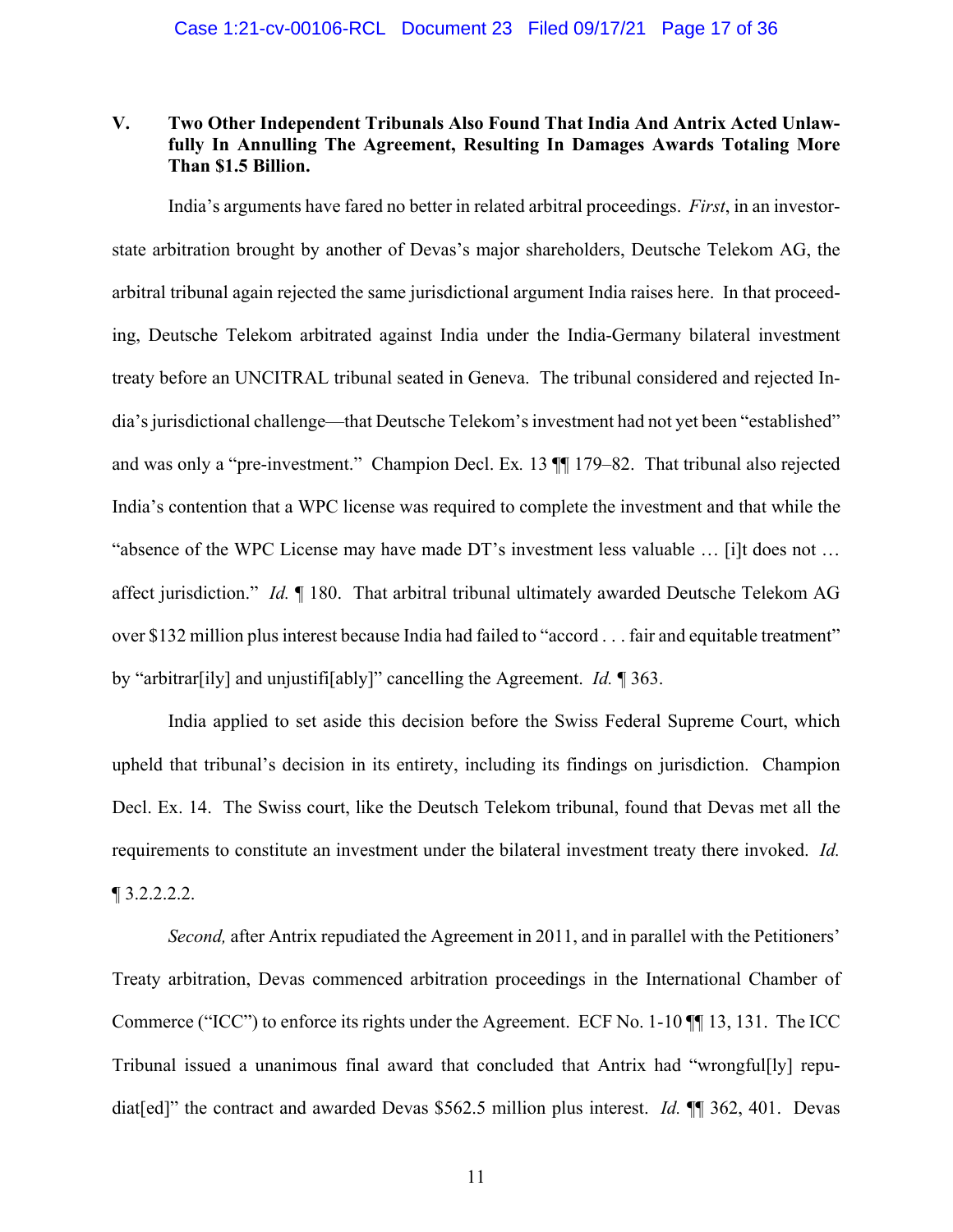#### Case 1:21-cv-00106-RCL Document 23 Filed 09/17/21 Page 18 of 36

subsequently petitioned to confirm the award in the U.S. District Court for the Western District of Washington. That court entered judgment for Devas and against Antrix for nearly \$1.3 billion, ECF No. 1-13.

India has refused to satisfy any of these awards. Instead, India has abused its sovereign powers, launching multiple bogus investigations into Devas, its principals and employees; seizing Devas's accounts and records; amending India's arbitration law under pretext; and most audaciously, engineering the liquidation of Devas itself—all in an effort to delay enforcement of the awards against it or to avoid those awards entirely. *See, e.g.*, *Devas Multimedia Private Ltd. v. Antix Corp. Ltd.*, 2021 WL 3616787, at \*5 (W.D. Wash. Aug. 16, 2021) (recognizing India and Antrix's efforts to obstruct and delay enforcement proceedings through India's liquidation of Devas and the "unique circumstances . . . confronting the Court's fair administration of justice"); *accord* Order, *Devas Multimedia Private Ltd. v. Antrix. Corp. Ltd.*, No. 18-cv-1360 TSZ (W.D. Wash. Aug. 9, 2021), ECF No. 132 (denying motion for stay noting that "this matter has been subject to hindrance and delay, largely on the part of Respondent Antrix Corp." and because the stay is "intended to further delay these proceedings, as well as [Devas and Petitioners'] right to recover on the Award").

\* \* \*

Petitioners commenced these proceedings on January 13, 2021, to recognize and confirm the Quantum Award under the New York Convention, and the Federal Arbitration Act ("FAA"), 9 U.S.C.  $\S 201$ .<sup>3</sup> The New York Convention is a treaty among 165 countries—including India and

 $3$  Simultaneously, Petitioners are pursuing enforcement of the Quantum Award in proceedings in New York against India's alter ego, Air India, *see CC/Devas (Mauritius) Ltd. v. Air India*, No. 21-cv-5601 (S.D.N.Y. 2021), and around the world.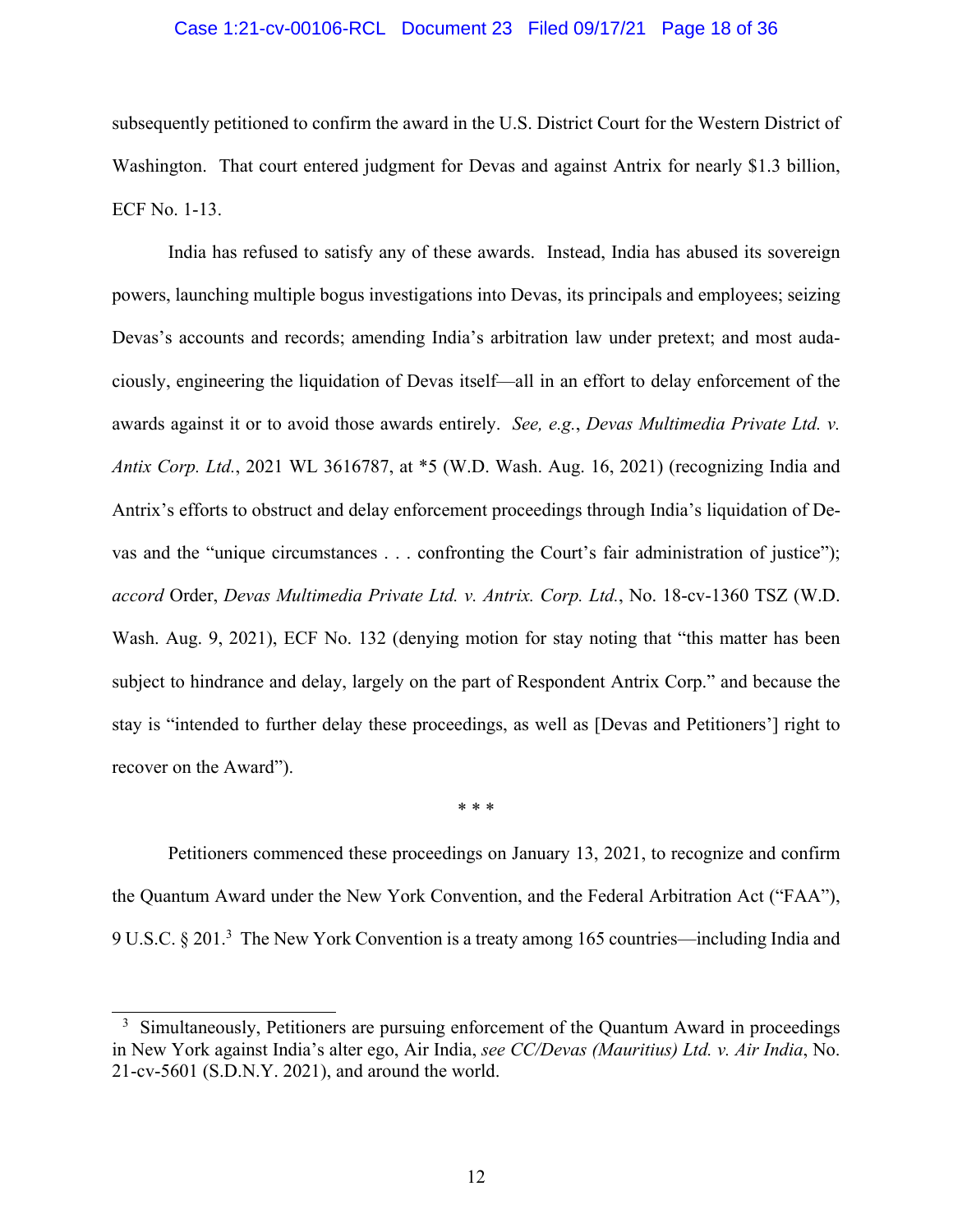#### Case 1:21-cv-00106-RCL Document 23 Filed 09/17/21 Page 19 of 36

the United States<sup>4</sup>—which obliges signatories to recognize and enforce foreign and non-domestic arbitral awards in the same way as domestic awards. Champion Decl. Ex. 1, art. III ("N.Y. Convention"). Following a lengthy service process, India executed and returned its summons on May 28, 2021. On August 27, 2021, India moved to dismiss and concurrently moved for a stay.

#### **ARGUMENT**

India's motion to dismiss seeks to do what the New York Convention prohibits: to collaterally attack the Tribunal's determination that India consented to arbitration. The United States has a treaty obligation to "recognize arbitral awards" governed by the Convention "as binding and enforce them." N.Y. Convention, art. III. Congress has made clear that the New York Convention "shall be enforced in United States courts." 9 U.S.C. § 201. The FAA—which implements the Convention in the United States—thus directs courts to "confirm the award unless it finds one of the grounds for refusal or deferral of recognition or enforcement of the award specified in the said Convention." 9 U.S.C. § 207. And the Convention provides only limited grounds for refusing to confirm an arbitration award governed by the Convention, *see* N.Y. Convention, art. V—none of which India has invoked in this motion.

The FAA thus "affords the district court little discretion in refusing or deferring enforcement of foreign arbitral awards." *Belize Soc. Dev. Ltd. v. Gov't of Belize*, 668 F.3d 724, 727 (D.C. Cir. 2012). Courts must "give considerable leeway to the arbitrator, setting aside his or her decision only in certain narrow circumstances." *First Options of Chicago, Inc. v. Kaplan*, 514 U.S. 938, 943 (1995). That is equally true of an arbitral tribunal's decisions on issue of "arbitrability,"

<sup>4</sup> *See Status: Convention on the Recognition and Enforcement of Foreign Arbitral Awards (New York, 1958) (the "New York Convention")*, United Nations (last visited September 14, 2021) https://uncitral.un.org/en/texts/arbitration/conventions/foreign\_arbitral\_awards/status2 (listing India and United States as parties to the Convention).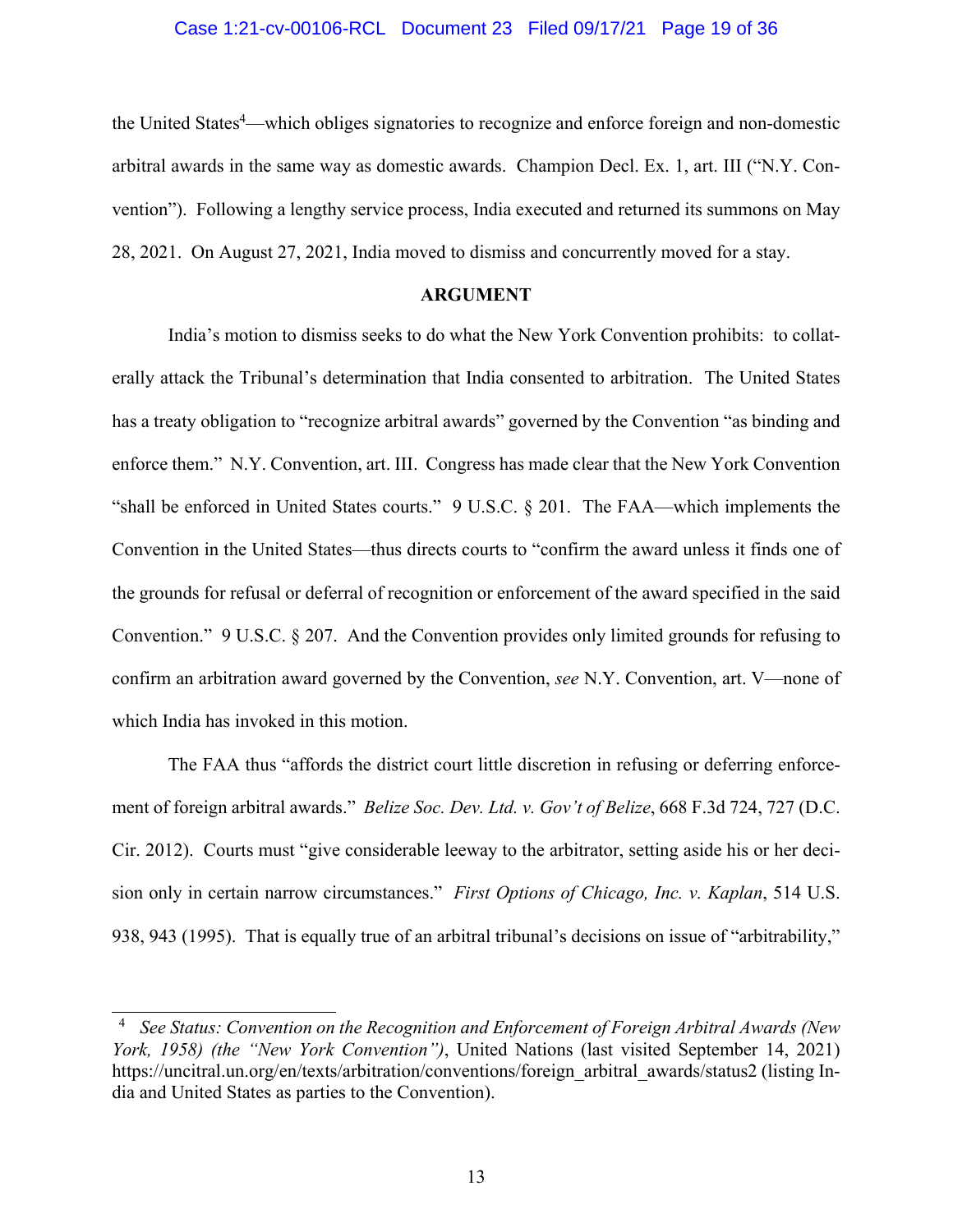#### Case 1:21-cv-00106-RCL Document 23 Filed 09/17/21 Page 20 of 36

so long as the parties have agreed to "assign<sup>[]</sup> the arbitrability determinations to an arbitrator." *LLC SPC Stileks v. Republic of Moldova*, 985 F.3d 871, 878 (D.C. Cir. 2021).In those circumstances, a court "'possesses no power to decide the arbitrability issue,' even if it thinks the argument for arbitrability is 'wholly groundless.'" *Id*. (citation omitted).

India seeks to avoid these clear limitations by framing its challenge to the Quantum Award as an argument that this Court lacks subject-matter jurisdiction under the FSIA. India's theory is that the Petitioners conducted only "pre-investment" activity and therefore were not investors protected by the Treaty. ECF No. 15-1 at 18 ("Br."). But this argument is not properly before the Court—and the Court need not decide it—because the "arbitrability of a dispute is not a jurisdictional question under the FSIA." *Stileks*, 985 F.3d at 878. India thus has no more authority under the FSIA to collaterally attack an arbitration tribunal's determination of arbitrability than it has under the FAA and the New York Convention.

The FSIA grants district courts jurisdiction over any civil action against a foreign state for which the state is not entitled to immunity under the FSIA. 28 U.S.C. § 1330(a); *Maalouf v. Islamic Republic of Iran*, 923 F.3d 1095, 1101 (D.C. Cir. 2019). Here, India is not entitled to immunity based on two, specifically enumerated FSIA exceptions. *Maalouf*, 923 F.3d at 1101. Petitioners need only prevail under either one to defeat India's motion to dismiss. And here, binding D.C. Circuit precedent makes clear that *two* exceptions apply.

*First*, under the FSIA's waiver exception, a foreign state is subject to federal court jurisdiction in any case in which it "has waived its immunity either explicitly or by implication." 28 U.S.C. § 1605(a)(1). Because the New York Convention expressly contemplates enforcement of arbitral awards against contracting states in the courts of other contracting states, including the United States, India's ratification of the Convention "waive[d] its immunity from arbitration-enforcement actions in other signatory states." *Tatneft v. Ukraine*, 771 F. App'x 9, 10 (D.C. Cir.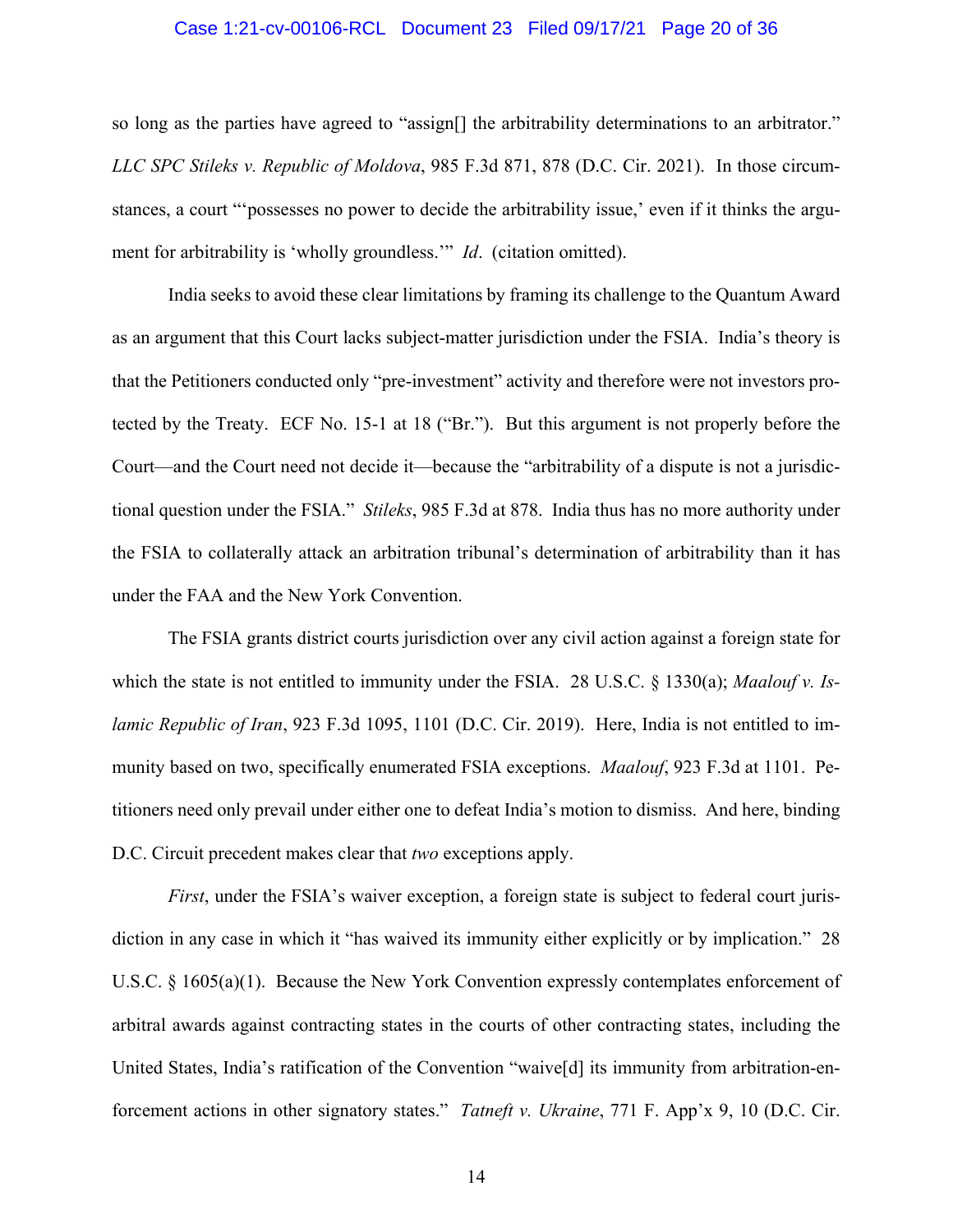#### Case 1:21-cv-00106-RCL Document 23 Filed 09/17/21 Page 21 of 36

2019) (per curiam). To prevail in its motion, therefore, India must persuade this Court that *Tatneft* is both *non-binding* and *not correct*. But *Tatneft* is binding on this Court, its holding is well supported and directly on point, and it leaves no doubt that the waiver exception creates jurisdiction here.

*Second*, consistent with the New York Convention, under the FSIA's arbitration exception, a foreign state is expressly subject to federal court jurisdiction in an action "to confirm an award made pursuant to . . . an agreement to arbitrate" that is "made by the foreign state with or for the benefit of a private party." 28 U.S.C. § 1605(a)(6). The Petition to enforce the Quantum Award against India falls squarely within that exception because India agreed to arbitrate disputes arising under the Treaty with private investors like Petitioners. *See* ECF No. 1-8, arts. 8, 9. The Tribunal already recognized India's consent to arbitration, and the D.C. Circuit made clear in *Stileks* that this Court "possesses no power" to revisit that determination. 985 F.3d at 878. *Stileks* thus forecloses any dispute that this Court also has jurisdiction under the arbitration exception.

#### **I. India Waived Its Immunity To Enforcement Of Arbitration Awards In Federal Courts By Signing The New York Convention.**

Under the FSIA's waiver exception, a foreign state is subject to jurisdiction in any case in which it "has waived its immunity either explicitly or by implication." 28 U.S.C. § 1605(a)(1). Because the New York Convention expressly contemplates enforcement of arbitration enforcement actions in the courts of other signatories, settled precedent makes clear that India's signing of the Convention necessarily waived its immunity from such enforcement in U.S. court. And since that waiver is based on India's consent to *enforcement* in the *New York Convention*, jurisdiction in no way depends on whether India consented to *arbitration* in its *Treaty* with Mauritius.

India's waiver here is a waiver "by implication." 28 U.S.C.  $\S$  1605(a)(1). To waive immunity by implication, a foreign state need only "indicat[e] its amenability to suit" in U.S. court.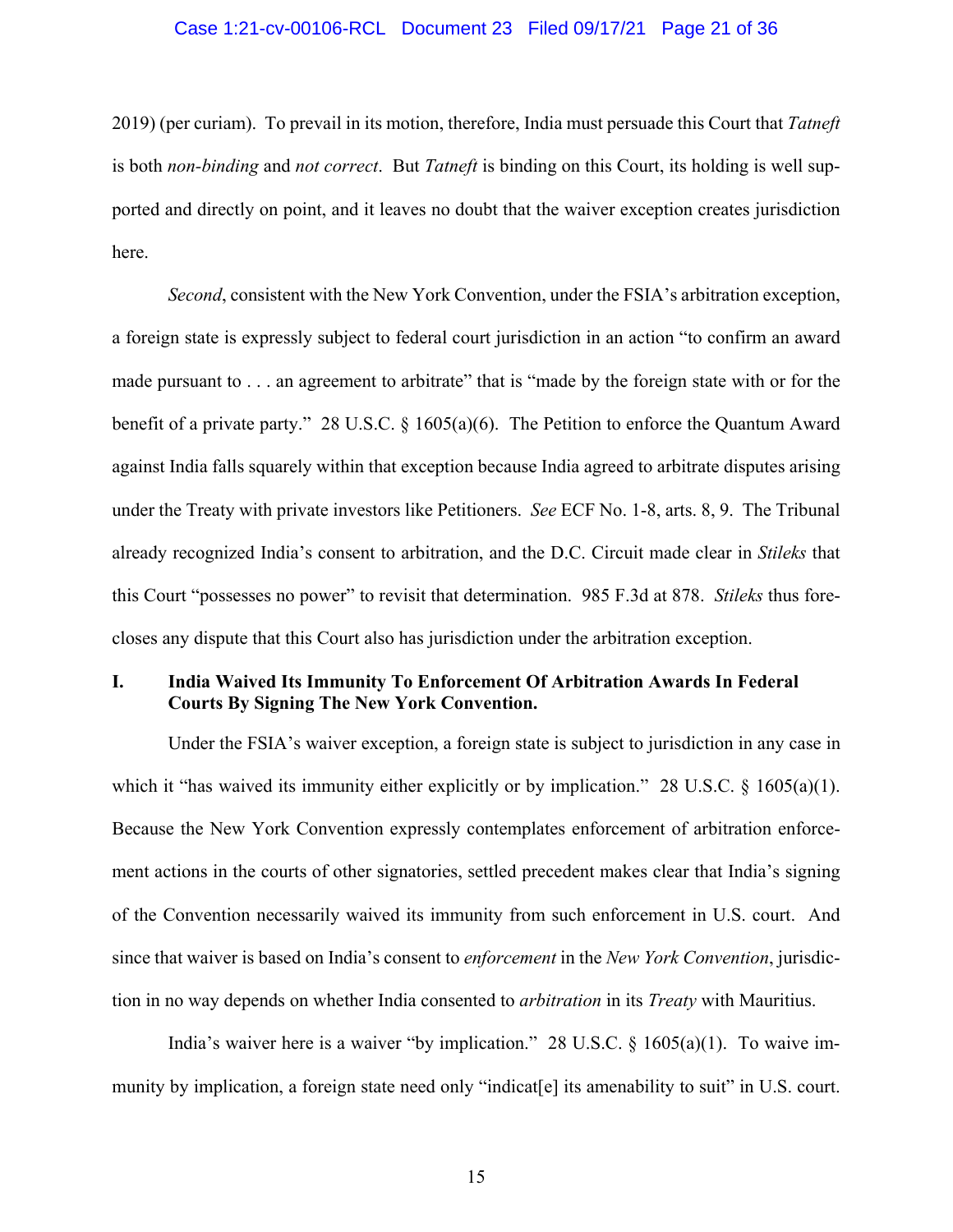#### Case 1:21-cv-00106-RCL Document 23 Filed 09/17/21 Page 22 of 36

*Princz v. Fed. Republic of Germany*, 26 F.3d 1166, 1174 (D.C. Cir. 1994). Waiver may be implied where the state: (a) demonstrates "a subjective intent to waive immunity"; (b) "take[s] an act that objectively can be interpreted as exhibiting an intent to waive immunity"; or (c) "take[s] acts that forfeit its right to immunity, irrespective of whether it has intended to do so." *Cabiri v. Gov't of the Republic of Ghana*, 165 F.3d 193, 202 (2d Cir. 1999).

Based on these principles, it is well settled that "by signing the New York Convention" a foreign state "contemplate[s] arbitration-enforcement actions in other signatory countries" and therefore "waives its immunity from arbitration-enforcement actions in other signatory states." *Tatneft*, 771 F. App'x at 10. Indeed, *Tatneft* broke no new ground. The D.C. Circuit had already observed, in a case that did not involve a signatory state, that "when a country becomes a signatory to the Convention, by the very provisions of the Convention, the signatory state must have contemplated enforcement actions in other signatory states." *Creighton Ltd. v. Gov't of State of Qatar*, 181 F.3d 118, 123 (D.C. Cir. 1999) (quoting *Seetransport Wiking Trader Schiffarhtsgesellschaft MBH & Co., Kommanditgesellschaft v. Navimpex Centrala Navala*, 989 F.2d 572, 578 (2d Cir. 1993)). The Second Circuit had adopted the same position, *Seetransport Wiking*, 989 F.2d at 578– 79 (state "implicitly waive[s] any sovereign immunity defense" when it "becomes a signatory to th[at] Convention"), and so had a district court in this district, *Stati v. Republic of Kazakhstan*, 199 F. Supp. 3d 179, 189 (D.D.C. 2016) (holding that Kazakhstan had impliedly waived immunity to enforcement actions by signing the New York Convention). These decisions demolish India's outdated assertion that the D.C. Circuit limits implied waiver to "three" situations not applicable here, see Br. at 30.<sup>5</sup>

<sup>5</sup> *Ivanenko v. Yanukovich*, 995 F.3d 232 (D.C. Cir. 2021), is not to the contrary. Br. at 30. The D.C. Circuit did not purport to overrule *Creighton*, which it cited favorably, *id*. at 240, or *Tatneft*, which it never mentioned. Nor did the panel have any occasion to consider whether signing an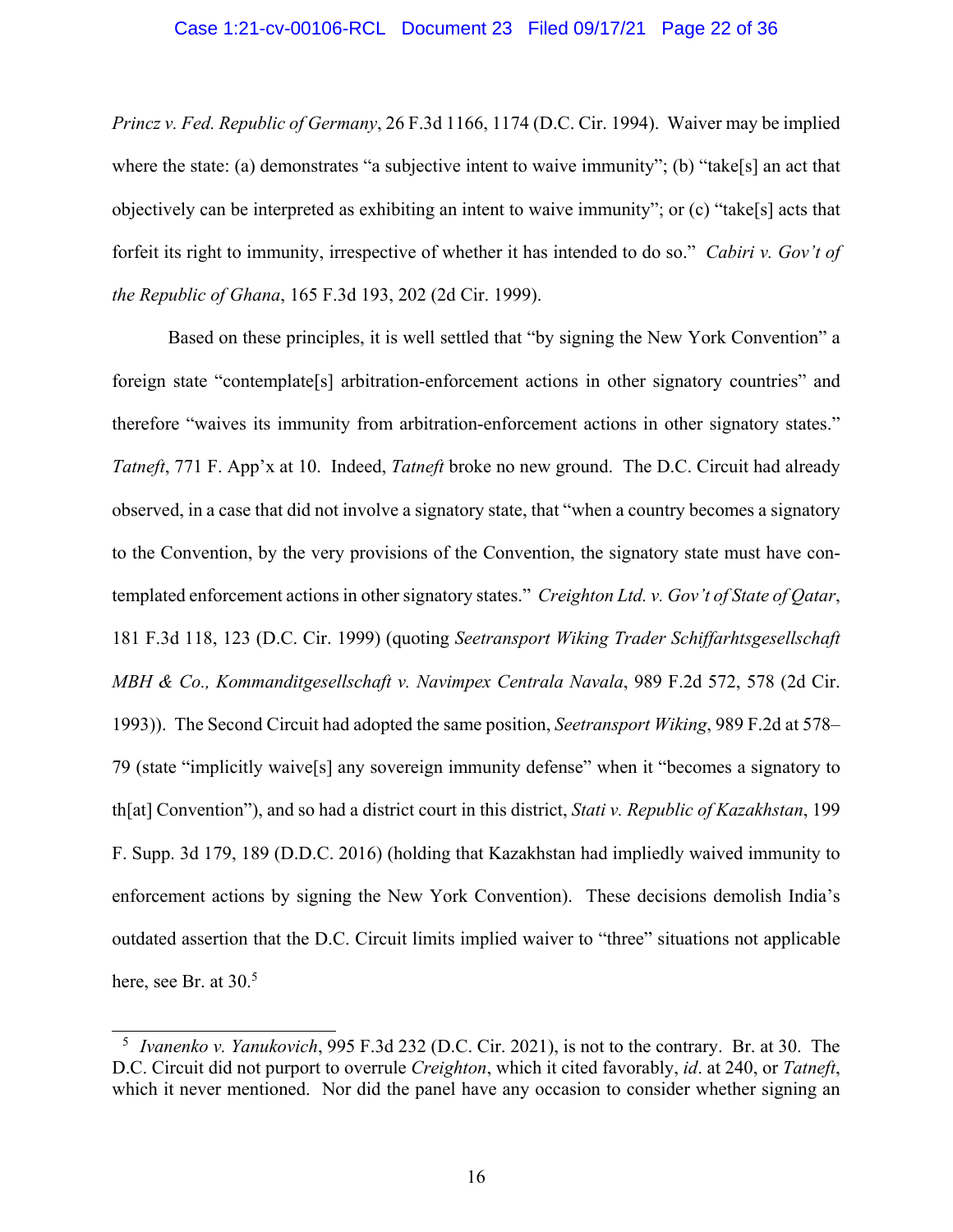#### Case 1:21-cv-00106-RCL Document 23 Filed 09/17/21 Page 23 of 36

*Tatneft* and *Creighton* should be the end of the story. India—like the Ukraine in *Tatneft* is a party to the New York Convention. *See supra* 13 n.4. So under settled D.C. Circuit precedent it has waived immunity to enforcement proceedings under that Convention.

India's main response is to attempt to frame *Tatneft*'s central holding as "*dicta*." Br. at 32. But the Ukraine's signing of the New York Convention was the exclusive and dispositive basis for *Tatneft*'s ultimate conclusion that the Ukraine was subject to jurisdiction under the FSIA. India also quotes the D.C. Circuit's recent decision in *Process & Industrial Developments Limited v. Federal Republic of Nigeria*, 962 F.3d 576 (D.C. Cir. 2020), as holding that *Tatneft* "'does not bind' this Court" because it was "'unpublished.'" Br. at 32. But that is not what *Process & Industrial Developments* held. The full quote—which India misleadingly truncates—states only that *Tatneft*, like all unpublished decisions, "does not bind *future panels*" of the D.C. Circuit. 962 F.3d at 584 (emphasis added). *This Court*, by contrast, is duty-bound to follow the D.C. Circuit's command, including its unpublished decisions. The D.C. Circuit has provided by rule that unpublished decisions that postdate January 1, 2002 "may be cited as precedent" in this Circuit. D.C. Cir. R. 32.1(b)(1)(B). And the very case that India cites for the proposition that *Tatneft* is not binding— *In re Grant*, 635 F.3d 1227 (D.C. Cir. 2011)—confirms that such decisions have the same precedential value that "the Supreme Court grants to its own . . . summary affirmances," *id*. at 1232,

arbitration enforcement convention like the New York Convention waives immunity from arbitration enforcement, because the case did not involve arbitration (let alone the New York Convention). Instead, the panel held only that the Ukraine's bilateral investment treaty with the United States did not waive its sovereign immunity from suit in U.S. courts because the treaty merely obligated each signatory to waive its sovereign immunity *in its own courts*, not to consent to suit in the courts of the other. *See id.* ("[A]n individual or company may resolve an investment dispute involving a signatory nation in 'the courts or administrative tribunals of *the Party that is a party to the dispute*.'" (emphasis added) (citation omitted)).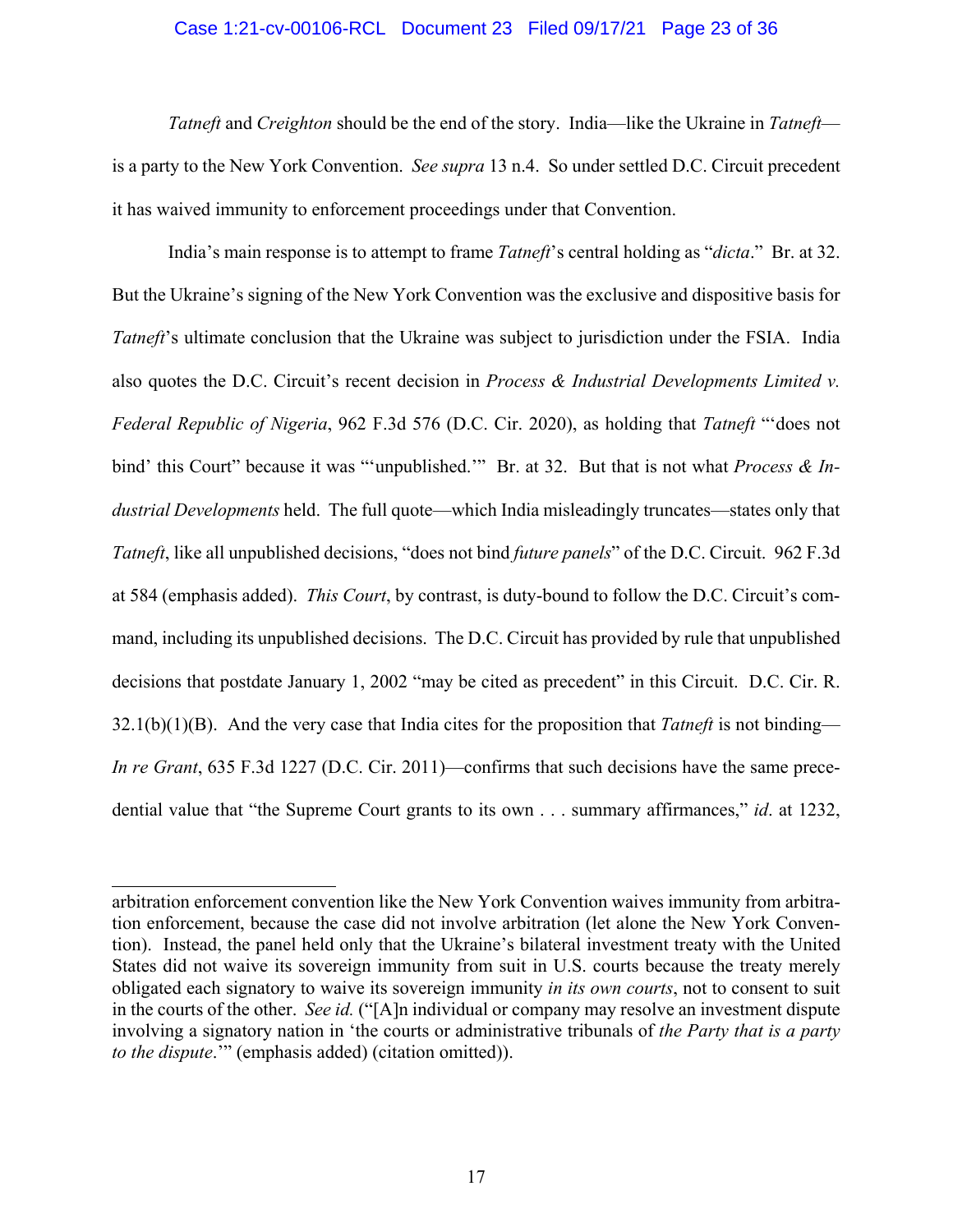#### Case 1:21-cv-00106-RCL Document 23 Filed 09/17/21 Page 24 of 36

which are binding on "lower courts," *Hicks v. Miranda*, 422 U.S. 332, 344–45 (1975). Indeed, *Process & Industrial Developments* did not question or purport to overrule *Tatneft*—it merely remanded to this Court, 962 F.3d at 586, which ultimately followed *Tatneft*. *Process & Industrial Developments Limited v. Federal Republic of Nigeria*, 506 F. Supp. 3d 1, 6–11 (D.D.C. 2020). Whether or not *Tatneft* is controlling on appeal, *this Court* clearly is bound to follow it.

In any event, *Tatneft* has "persuasive value aside from any precedential value or lack thereof," *United States v. Bikundi*, 73 F. Supp. 3d 51, 55 n.1 (D.D.C. 2014), and none of India's stated grounds for challenging *Tatneft* provides any persuasive grounds for this Court to depart from the D.C. Circuit's reasoned judgment.

India's principal quarrel with *Tatneft* is that the Convention "does not . . . mention sovereign immunity." Br. at 30. But the FSIA is clear that a waiver of sovereign immunity need not be "explicit[]," and a waiver "by implication" will suffice. 28 U.S.C.  $\S$  1605(a)(1). Unsurprisingly, then, India does not identify a single case in which a court held that a sovereign that agreed to the New York Convention *did not* waive sovereign immunity by doing so. Instead, India detours through *FAA v. Cooper*, 566 U.S. 284 (2012), a case addressing the sovereign immunity of the *federal government*—not foreign states. But principles of federal sovereign immunity have no bearing on this case because it is "well established" that a waiver of the federal government's immunity*—*quite unlike FSIA immunity as stated clear in § 1605(a)(1)—"*cannot be implied*." *Coll. Sav. Bank v. Fla. Prepaid Postsecondary Educ. Expense Bd.*, 527 U.S. 666, 682 (1999) (citation omitted) (emphasis added).

India also claims that the New York Convention's "text," "context," and "purpose" do not evince any intent to waive sovereign immunity. Br. at 31. But that is plainly wrong. The Convention "specifically declares that it 'shall apply to the recognition and enforcement of arbitral awards made in the territory of a State other than the State where the recognition and enforcement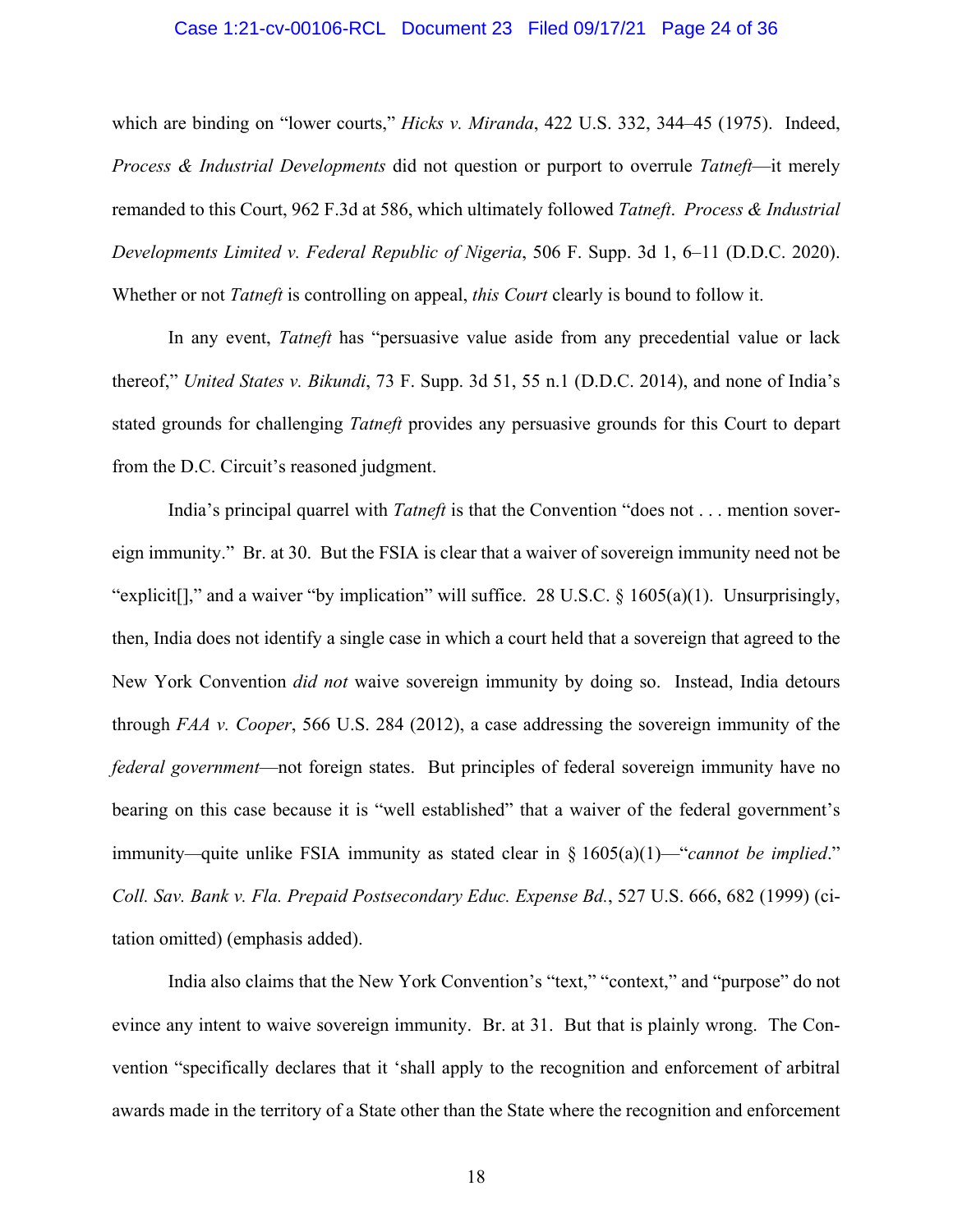#### Case 1:21-cv-00106-RCL Document 23 Filed 09/17/21 Page 25 of 36

of such awards are sought'" and "further provides that '[e]ach Contracting State shall recognize arbitral awards as binding and enforce them.'" *Process & Indus. Devs. Ltd.*, 506 F. Supp. 3d at 8 (quoting *Seetransport Wiking*, 989 F.2d at 578). "[N]o state could sign such a document without contemplating that it would be subject to actions for enforcement of arbitral awards in the courts of other Convention signatories, including the U.S." *Id.* Indeed, the very "goal of the Convention" is to "promote the enforcement of arbitral agreements . . . so as to facilitate international business transactions" and the related investments in foreign economies. *David L. Threkeld & Co. Inc. v. Metallgesellschaft Ltd. (London)*, 923 F.2d 245, 250 (2d Cir. 1991). The Convention would stand as a barrier rather than stimulant for international commerce if, as India suggests, "states could avail themselves of the Convention's benefits" in attracting foreign investment "then assert immunity from award-enforcement actions that the Convention expressly contemplates." *Process & Indus. Devs.*, 506 F. Supp. 3d at 9.6

Finally, India's waiver of immunity in no way depends, as India argues, on whether it "agree<sup>[d]</sup> to arbitrate" the underlying dispute. Br. at 32. India's waiver is not tethered to any specific, individual disputes. Rather, India, like all signatories, waived sovereign immunity when it "bec[ame] a signatory to the Convention," *Creighton*, 181 F.3d at 123—"by becoming a party," *Blue Ridge Investments, LLC v. Republic of Argentina*, 735 F.3d 72, 84 (2d Cir. 2013). Ukraine's waiver in *Tatneft*, for instance, was based on its consent to "enforcement" under the New York

<sup>&</sup>lt;sup>6</sup> Neither of the authorities on the New York Convention that India cites provides any basis for a contrary conclusion. The treatise India cites merely states that the Convention does not *expressly* establish "specific rules . . . regarding immunity." Andreas Börner, Article III, *in Recognition And Enforcement of Foreign Arbitral Awards: A Global Commentary on the New York Convention*, 126 (Herbert Kronke, et al. eds., 2010). But again, the waiver here is by implication. And the law review article India cites offers no authority or analysis for its conclusory statement that the Convention "does nothing to lift a sovereign's immunity from suit." W. Mark C. Weidemaier, *Sovereign Immunity and Sovereign Debt*, 2014 U. Ill. L. Rev. 67, 77 & n.49 (2014).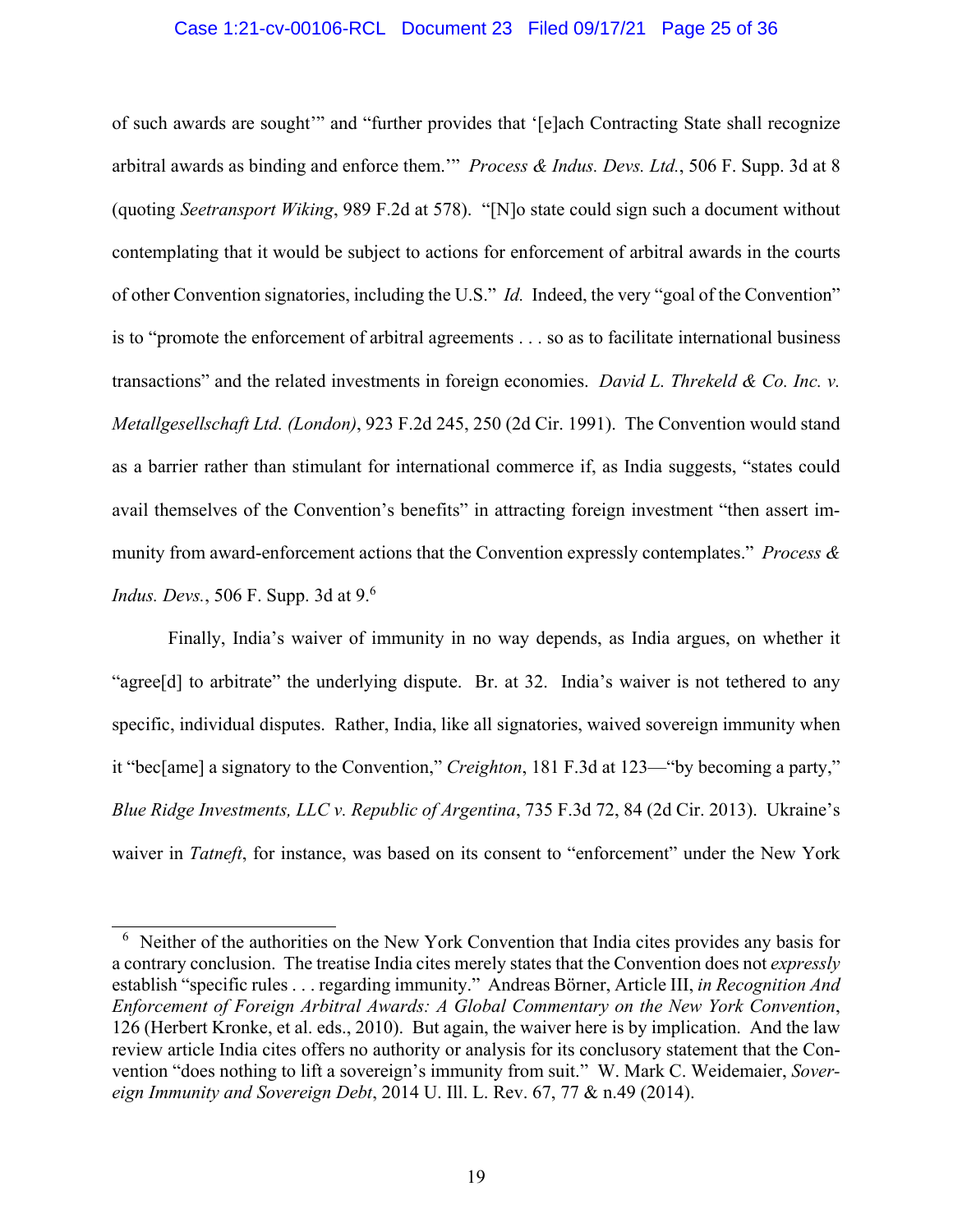#### Case 1:21-cv-00106-RCL Document 23 Filed 09/17/21 Page 26 of 36

Convention, 771 F. App'x at 10—not, as India suggests, its "agreement to arbitrate" the specific dispute, Br. at 32.

In fact, Ukraine expressly argued that it "did not agree to arbitrate th[e] dispute"—and that "[n]o agreement to arbitrate" the claims of two of the companies involved was ever "formed" for precisely the same reason that India advances here: because the dispute purportedly did not involve "an investment" within the meaning of the applicable Treaty. Br. for Appellant at 43, 46, *Tatneft*, No. 18-7057, Doc. ID 1748825 (D.C. Cir. Sept. 4, 2018) (heading altered; bold omitted). But the D.C. Circuit found jurisdiction anyway without even addressing the Treaty's definition of an investment or the existence or validity of any arbitration agreement in doing so. If, as India claims, a court needed to find that the parties had entered an agreement to arbitrate for the waiver exception to apply, the D.C. Circuit could *not* have taken jurisdiction as it did without considering the parties' arbitration agreement at all—particularly where the existence of such an agreement was disputed in the parties' briefing.

Instead, as the D.C. Circuit has recognized, jurisdiction over a foreign state can be predicated in an enforcement proceeding solely on the respondent having signed the New York Convention. So, too, here. Because India signed the New York Convention, it "must have contemplated arbitration-enforcement actions in other signatory countries," and therefore implicitly waived its sovereign immunity. *Tatneft*, 771 F. App'x at 10*.*

Because India has ratified the New York Convention, it has waived its immunity in actions seeking to enforce awards under that Convention. On that basis alone, India's motion to dismiss should be denied.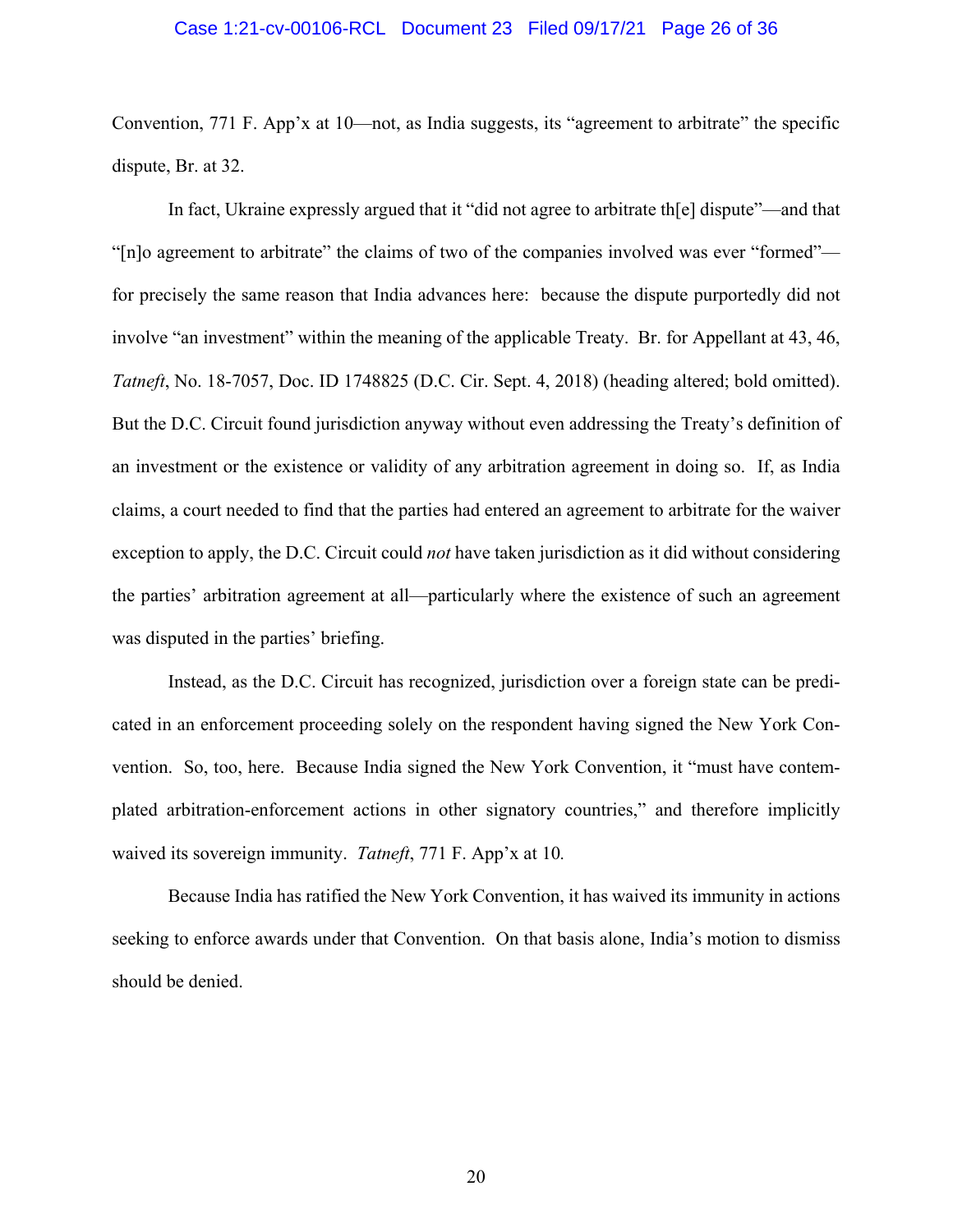#### **II. This Court Also Has Jurisdiction Under The FSIA's Arbitration Exception.**

## **A. The FSIA Expressly Allows Courts To Take Jurisdiction Over Foreign States In Proceedings To Confirm Arbitral Awards.**

This Court also has jurisdiction under the FSIA's arbitration exception, which permits a proceeding against a foreign state to "confirm an award" made pursuant to an agreement "by the foreign state," "with or for the benefit of a private party," to "submit to arbitration," if the "award is . . . governed by a treaty," such as the New York Convention, that is "in force for the United States" and that "call[s] for the recognition and enforcement of arbitral awards." 28 U.S.C.  $§ 1605(a)(6).$ 

Each of these elements is satisfied here. Article 8 of the Treaty provides that "[a]ny dispute between an investor of one Contracting Party and the other Contracting Party in relation to an investment of the former under this Agreement" may be submitted "to an *ad hoc* tribunal set up in accordance with the Arbitration Rules of the United Nations Commission on International Trade Law, 1976." ECF No. 1-8 art. 8 ("UNCITRAL Rules"). The D.C. Circuit construed a similar provision in a U.S.-Ecuador bilateral investment treaty to be a "standing offer to all potential U.S. investors to arbitrate investment disputes." *Chevron Corp. v. Ecuador*, 795 F.3d 200, 206 (D.C. Cir. 2015); *see also Stileks*, 985 F.3d at 877–79. Petitioners here accepted that offer "in the manner required by the treaty," *see id.*, when they sought to resolve the dispute with India amicably for over six months, and, when that failed, submitted the dispute to arbitration under the UNCITRAL Rules. ECF No. 1 ¶¶ 36–40; ECF No. 1-8, art. 8.

The Tribunal's Quantum Award was made pursuant to India and the Petitioners' agreement to arbitrate their dispute, *see* ECF No. 1-4 ¶ 22, and this proceeding is one to confirm that Quantum Award, *see* ECF No. 1 ¶ 1; *see also* 28 U.S.C. § 1605(a)(6). The Quantum Award is governed by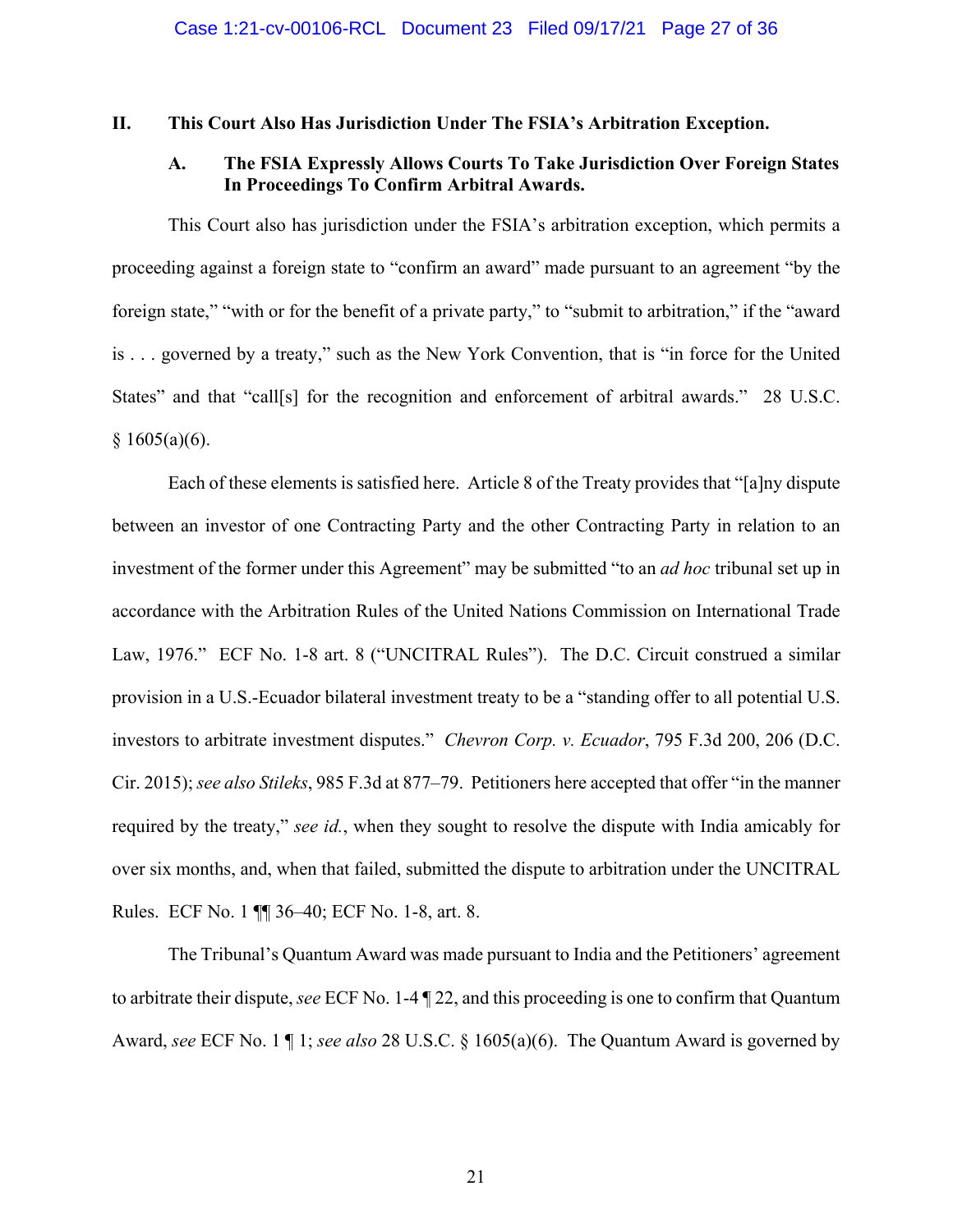#### Case 1:21-cv-00106-RCL Document 23 Filed 09/17/21 Page 28 of 36

the New York Convention because it arises out of a commercial legal relationship—*i.e.*, Petitioners' investments in India—that is not entirely between citizens of the United States. *See* 9 U.S.C. § 202. And the New York Convention is a treaty in force in the United States that calls for the recognition and enforcement of arbitral awards. *See id.* § 201.

The FSIA's arbitration exception therefore applies, and India is not immune from this action. This Court should deny India's motion to dismiss for lack of jurisdiction.

#### **B. This Court Lacks Jurisdiction Over India's Attempt To Relitigate Arbitrability.**

India cannot evade the clear terms of the FSIA's arbitration exception by arguing that it did not agree to arbitrate its dispute with Petitioners and asking the Court to review and reverse the Tribunal's conclusion on arbitrability. Br. at 16–29. As an initial matter, the Tribunal was plainly correct. As the Tribunal and every court to have considered the issue has concluded, the Treaty plainly applied on its terms to require arbitration over India's expropriation of Petitioners' shares of tens of millions of dollars invested in Devas. *See supra* 7–8, 10–11; *see also* ECF No. 1- 6 ¶¶ 171–82, 192–210, 411 (rejecting argument that Petitioners' engaged only in "pre-investment activities" in India and finding that Petitioners were indirect owners of an "investment with significant value" that India wrongfully expropriated);<sup>7</sup> id. ¶ 206, 209 (rejecting argument that there

<sup>7</sup> The pre-investment cases on which India relies are thus completely irrelevant, Br. at 19–20, as the Tribunal correctly found when it found India's reliance on them to be misplaced. This case does not involve a situation where a party hoped to contract with the government but was disappointed or sought permission to operate a business in the host country but was denied the opportunity. *Mihaly v. Sri Lanka* involved a claimant who signed a non-binding letter of intent with Sri Lanka to build a power plant in the future. No. ARB/00/02, Award  $\P$  40–42, 45, 59 (ICSID 2002). Here, Devas formed a contract that was binding on both parties for years prior the expropriation and which Antrix acknowledged was fully operative in February 2006, when it confirmed it had coordinated the international orbital slots needed for the satellites. *See supra* 4. *Lemire v. Ukraine*  supports Petitioners' arguments—there, the tribunal held that a shareholder in a Ukrainian radio company had qualifying investments that conferred jurisdiction on the tribunal even though Ukraine had illegally refused give the company broadcast frequencies and licenses.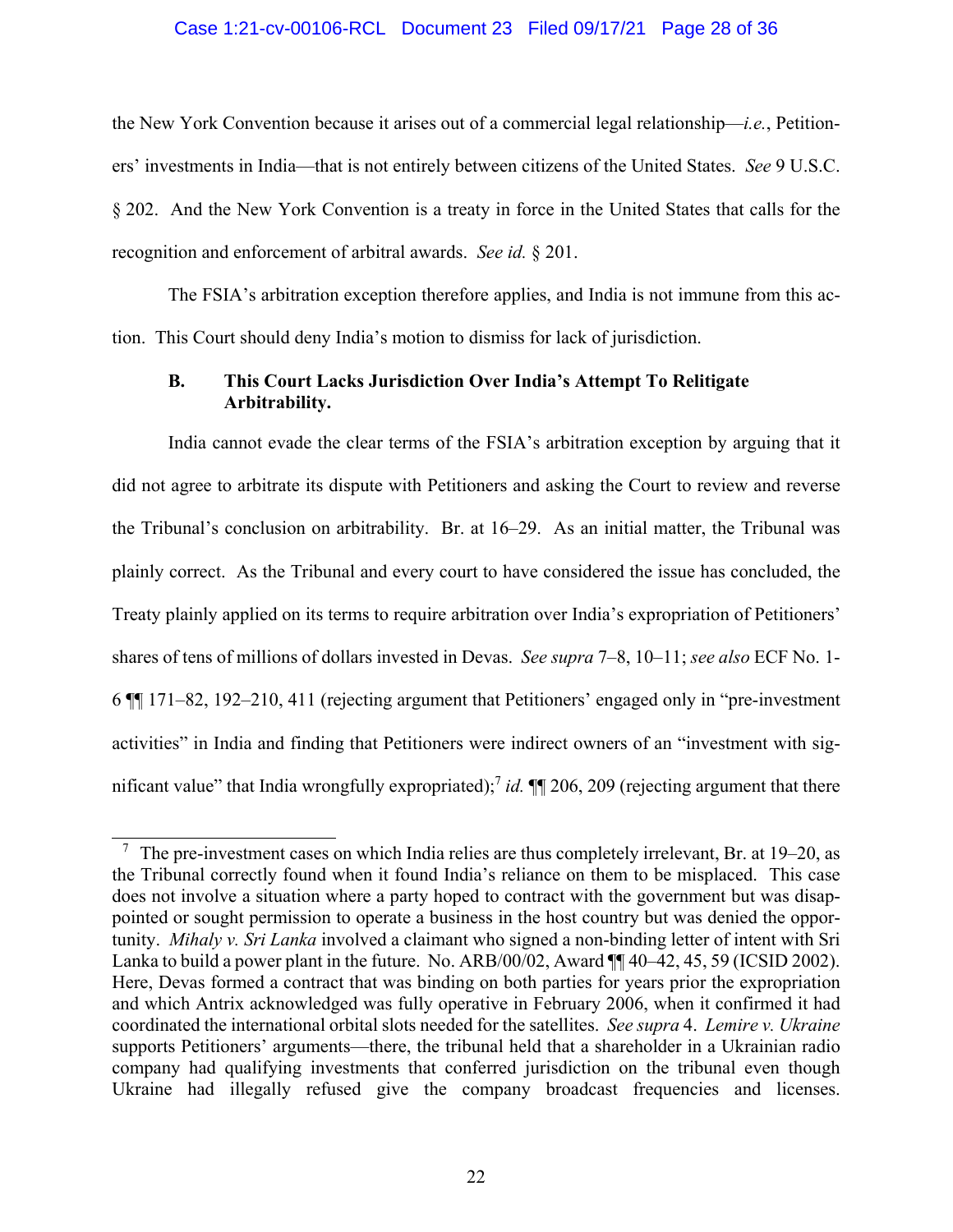#### Case 1:21-cv-00106-RCL Document 23 Filed 09/17/21 Page 29 of 36

was no investment because the Devas multimedia system was not completed and the correct licenses had not yet been obtained and noting that such arguments would go to the quantum of damages, not whether an investment was made); *id.* ¶¶ 205–06, 411–17, 425, 468–70, 501(f) (finding that India's unlawful actions rendered Petitioners' shares in Devas worthless).

In any event, India's request that this Court *re-*determine that issue is plainly improper. The parties delegated issues of arbitrability to the arbitrators, and the Tribunal considered and rejected India's "primary contention" that "this case 'only involves pre-investment activities that are outside the scope of protection afforded by the [Treaty].'" ECF No. 1-6 ¶ 171; *see also id.* ¶ 171 n.206 (collecting India's supporting authorities, including *Mihaly* and *Nagel*, which India now relies on in this motion). The Tribunal expressly rejected India's position, concluding that "not only were the [Petitioners] qualified investors under Article  $1(1)(b)$  of the Treaty but that they also made qualifying investments under Article 1(1)(a) of the Treaty." *Id.* ¶ 210; *see also id.* ¶ 501(a) (holding "[u]nanimously" that the Petitioners' "claims relate to an 'investment' protected under the Treaty").

Because the parties delegated arbitrability to the Tribunal and because the Tribunal decided arbitrability, this Court therefore has no jurisdiction to re-decide it. It is well-settled that "parties can agree to arbitrate 'gateway' questions of 'arbitrability,'" *Rent-A-Ctr., W., Inc. v. Jackson*, 561 U.S. 63, 68–69 (2010), including "whether [the] parties have a valid arbitration agreement," *Oxford Health Plans LLC v. Sutter*, 569 U.S. 564, 569 n.2 (2013); *Henry Schein Inc. v. Archer &* 

No. ARB/06/18, Decision on Jurisdiction and Liability ¶¶ 89–90 (ICSID 2010). Finally, the parties in *Nagel v. Czech Republic* entered a "Cooperation Agreement" in which the parties agreed only to work together in the hope of obtaining a license, which never occurred. No. 049/2002, Award ¶¶ 326, 328 (SCC 2003). This is far from "strikingly analogous" to this case, Br. at 21, in which Petitioners owned shares in a domestic corporation, invested millions of dollars into that corporation, and held an indirect ownership right in a contract that included valuable, nonpreemptible leases of spectrum on Indian governmental satellites.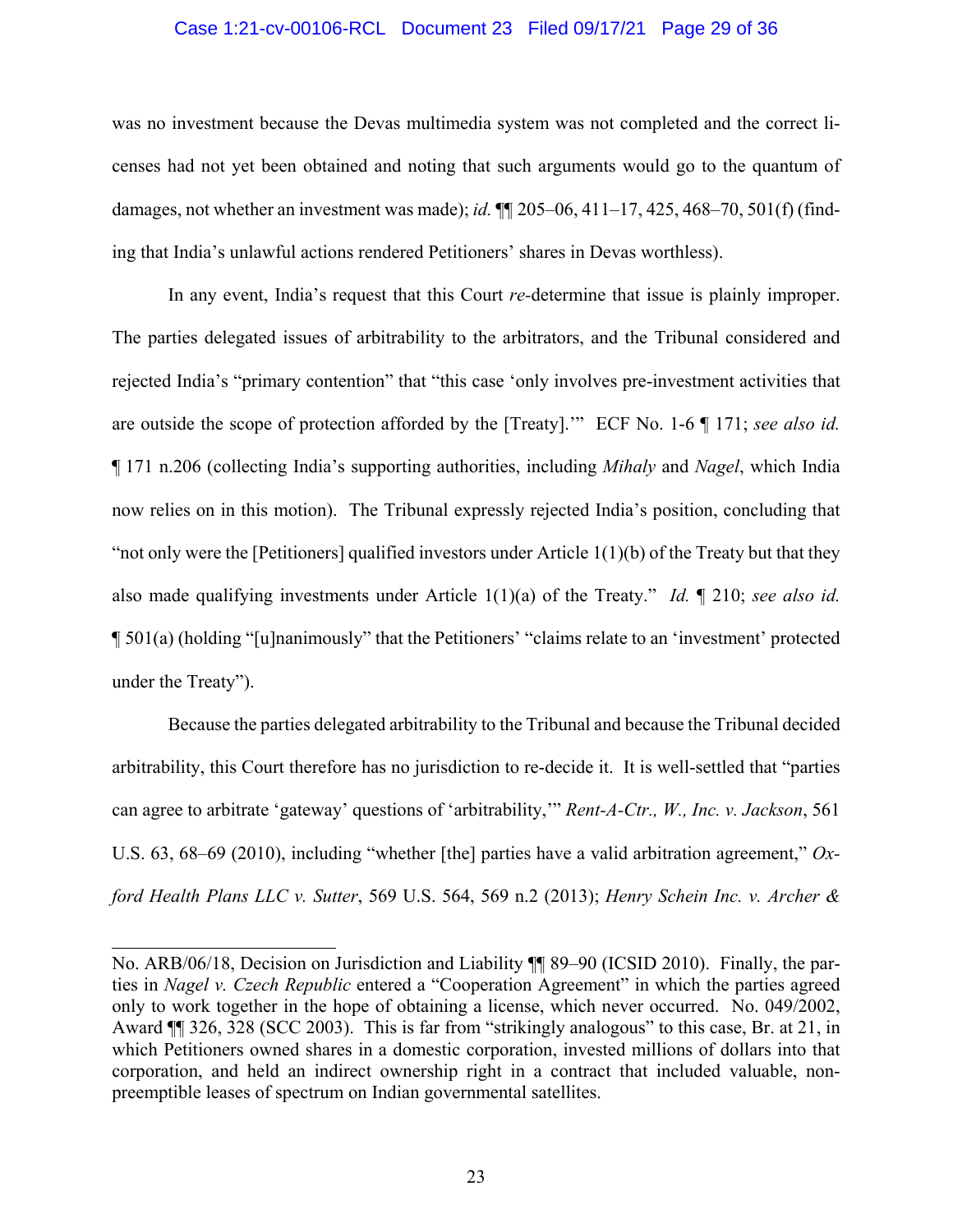#### Case 1:21-cv-00106-RCL Document 23 Filed 09/17/21 Page 30 of 36

*White Sales, Inc.*, 139 S. Ct. 524, 29 (2018). Where parties have so agreed, a court "must defer to [the] arbitrator's arbitrability decision." *First Options of Chi., Inc. v. Kaplan*, 514 U.S. 938, 943– 44 (1995). Indeed, when, as here, the "parties' contract" "delegates the arbitrability question" to the arbitrators, a court has "*no power* to decide the arbitrability issue." *Henry Schein*, 139 S. Ct. at 528–29 (emphasis added). "That is true even if the court thinks that the argument that the arbitration agreement applies to a particular dispute is wholly groundless." *Id*. at 529.

And the D.C. Circuit has confirmed that the same rule applies in the foreign sovereign context. *Stileks*, 985 F.3d at 878–79 (applying *Henry Schein* in the context of a petition to confirm an arbitration award against Moldova under the New York Convention). As the Supreme Court has explained, "a treaty is a contract, though between nations" and "[i]ts interpretation normally is, like a contract's interpretation, a matter of determining the parties' intent." *BG Grp., PLC v. Republic of Argentina*, 572 U.S. 25, 37 (2014); *accord Stileks*, 985 F.3d at 878–79. "[I]n the absence of explicit language in a treaty demonstrating that the parties intended a different delegation of authority," a federal court's "ordinary interpretive framework applies." *BG Grp.*, 572 U.S*.* at 39.

Here, the parties unmistakably and expressly agreed to delegate the question of arbitrability to the Tribunal. India made a standing offer to submit investment disputes to a tribunal set up in accordance with the UNCITRAL Rules. ECF No. 1-8, art. 8(2)(d). Article 21 of the applicable 1976 version of the UNCITRAL Rules provides that "[t]he arbitral tribunal shall have the power to rule on objections that it has no jurisdiction, including any objections with respect to the existence or validity of the arbitration clause or of the separate arbitration agreement." UNCITRAL Rules, art. 21(1) (1976). Moreover, the Treaty makes clear that the parties were not to collaterally attack the validity of an arbitral award, stating that the award "shall be binding on the parties to the dispute." ECF No. 1-8, art.  $8(2)(d)(iii)$ .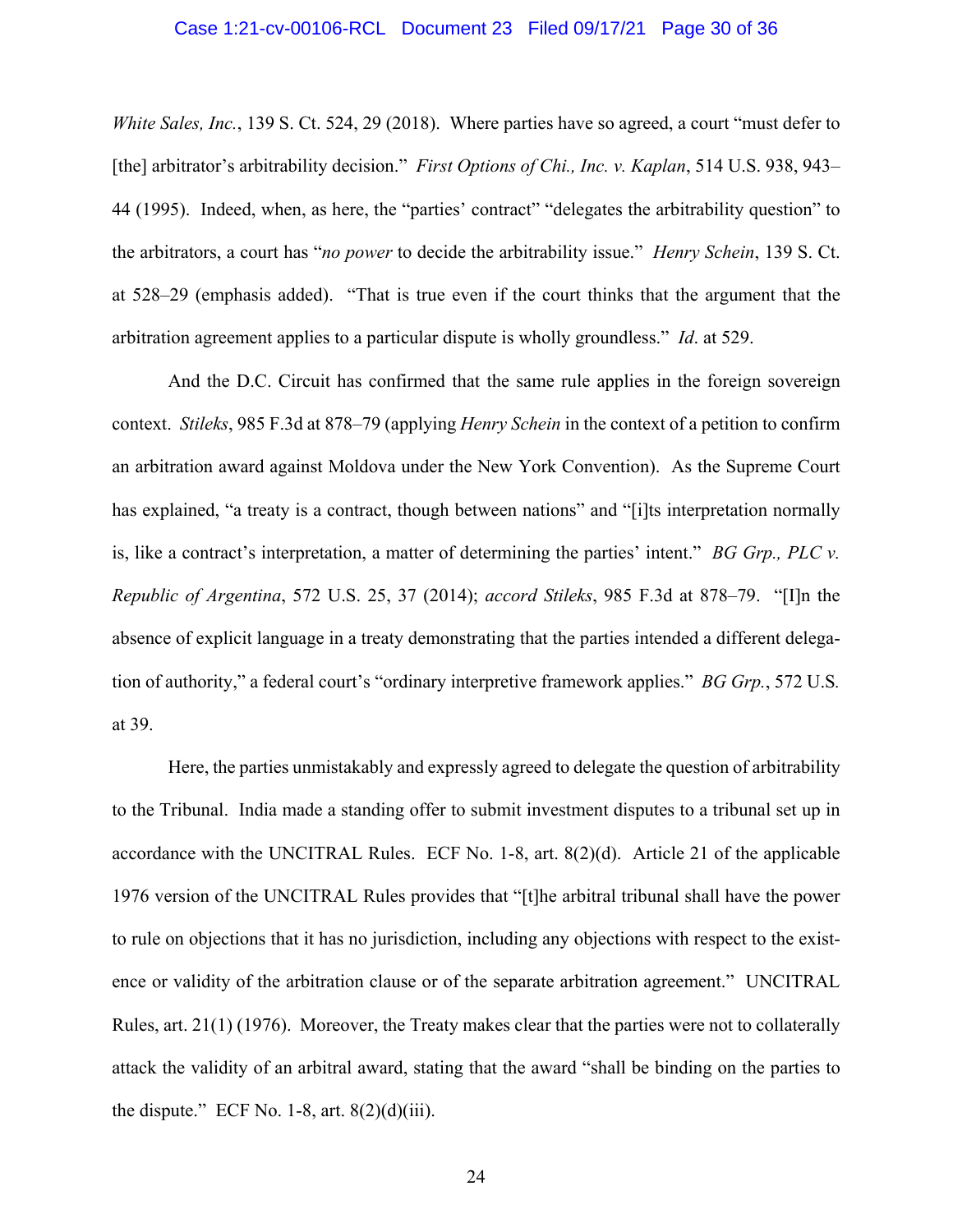#### Case 1:21-cv-00106-RCL Document 23 Filed 09/17/21 Page 31 of 36

The D.C. Circuit in *Stileks* confirmed that an agreement to arbitrate under the UNCITRAL Rules based on "an international treaty" is "clear and unmistakable evidence that the parties agreed to arbitrate arbitrability." *Stileks*, 985 F.3d at 878–79 (quoting *Oracle Am., Inc. v. Myriad Grp. A.G.*, 724 F.3d 1069, 1077 (9th Cir. 2013)). With that agreement, courts "*must* accept the arbitral tribunal's determination" that a dispute was arbitrable. *Id.* at 879 (emphasis added). Consequently, where parties arbitrate pursuant to the UNCITRAL Rules delegating arbitrability to the arbitrators, courts have "no authority to delve into the merits of [a foreign state's jurisdictional] argument." *Id.*

Similarly, in *Chevron*, the D.C. Circuit held that the district court "did not need to reach the question of whether Chevron's lawsuits fell within the terms of submission to arbitration because the Treaty allows the arbitration tribunal to make that determination." 795 F.3d at 207. The court came to its conclusion because the treaty in that case, like the one here, permitted arbitration under the UNCITRAL Rules which in turn delegated to the arbitral tribunal questions of arbitrability. Consequently, in that case, as in *Stileks*, the foreign state "therefore consented to allow the arbitral tribunal to decide issues of arbitrability," and the district court lacked authority to reconsider the tribunal's determination. *Id*. 8

<sup>&</sup>lt;sup>8</sup> The D.C. Circuit explicitly made clear that, for the arbitration-exception under the FSIA to apply, a court need not determine that a petitioner's claims fell within the scope of the Treaty's standing offer to arbitrate. *Chevron*, 795 F.3d at 205. Instead, the FSIA's jurisdictional requirement is satisfied when a petitioner makes a "prima facie showing that there was an arbitration agreement by producing the [Treaty] and the notice of arbitration." *Id*. When a treaty contains a standing offer to arbitrate and an investor accepts that offer "in the manner required by the treaty" (*e.g.*, by filing a notice of arbitration) as Petitioners did here, a district court has jurisdiction under the FSIA. *Id*. at 206.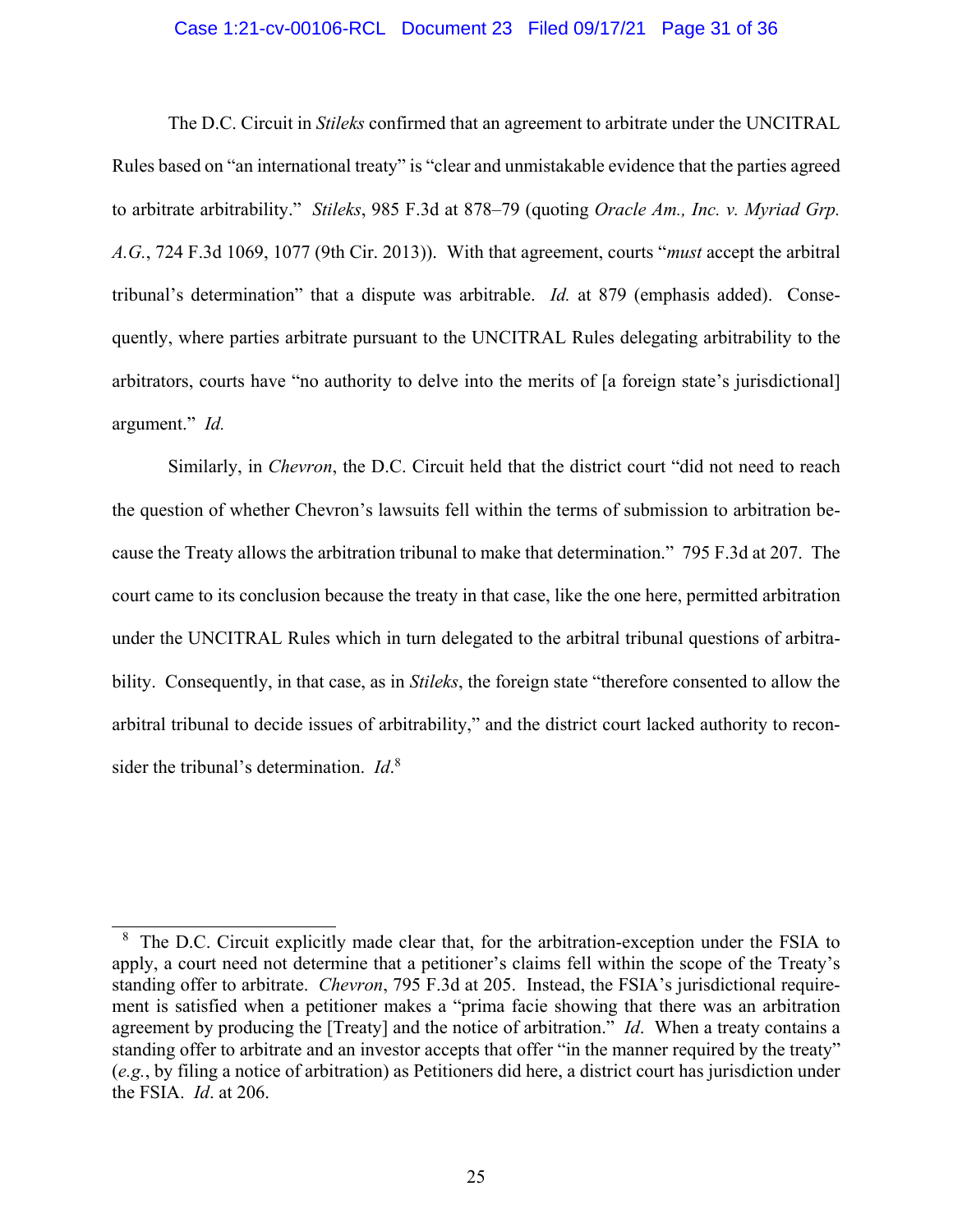#### Case 1:21-cv-00106-RCL Document 23 Filed 09/17/21 Page 32 of 36

India's attempts to distinguish *Stileks* and *Chevron* are unavailing. When the parties have agreed to arbitrate the jurisdiction of the arbitral tribunal—as India concedes, Br. at 23 (acknowledging that the UNCITRAL Rules delegate questions of arbitrability to the arbitrators)—they cannot raise (as India does) jurisdictional challenges to the arbitration in court by framing them as arguments that the claims in the arbitration were beyond the scope of an investment treaty. That is "unadorned question-begging" and the two arguments "are different ways of framing the same question." *Stileks*, 985 F.3d at 879. Because the parties agreed to have the Tribunal determine its own jurisdiction under the Treaty, "it is up to the tribunal to determine what the treaty means." *See id.* The Tribunal did so here, and this Court thus has "no authority to delve into" India's claims that Petitioners' claims were beyond the scope of the Treaty. *See id.*

India nonetheless argues that under authority from another circuit—*DDK Hotels LLC v. Williams-Sonoma, Inc.*, 6 F.4th 308 (2d Cir. 2021)—courts must look beyond the arbitration agreement—to its "context"—to "understan[d] the parties' intent" with respect to who will decide arbitrability. Br. at 24. But *DDK* held nothing of the sort. The "context" that the Second Circuit found relevant was the language of *other portions of the contract*, *id.* at 319–20, and not, as India attempts to introduce here, evidence entirely outside the contract. In any event, the Supreme Court and D.C. Circuit both have squarely foreclosed the notion that a court must look *beyond* the contract to determine whether the incorporation of the UNCITRAL Rules submits arbitrability to the arbitrator. *Henry Schein*, 139 S. Ct. at 529 (incorporation of AAA Rules in contract assigns arbitrability to the arbitrator); *Chevron*, 795 F.3d at 207 (same as to UNCITRAL Rules); *Crystallex Int'l Corp. v. Bolivarian Republic of Venezuela*, 760 F. App'x 1, 3 (D.C. Cir. 2019) (same as to ICSID Rules).

Basic principles of contract and treaty interpretation further foreclose any recourse to extrinsic evidence to overcome the clear and unmistakable *textual* commitment to submit questions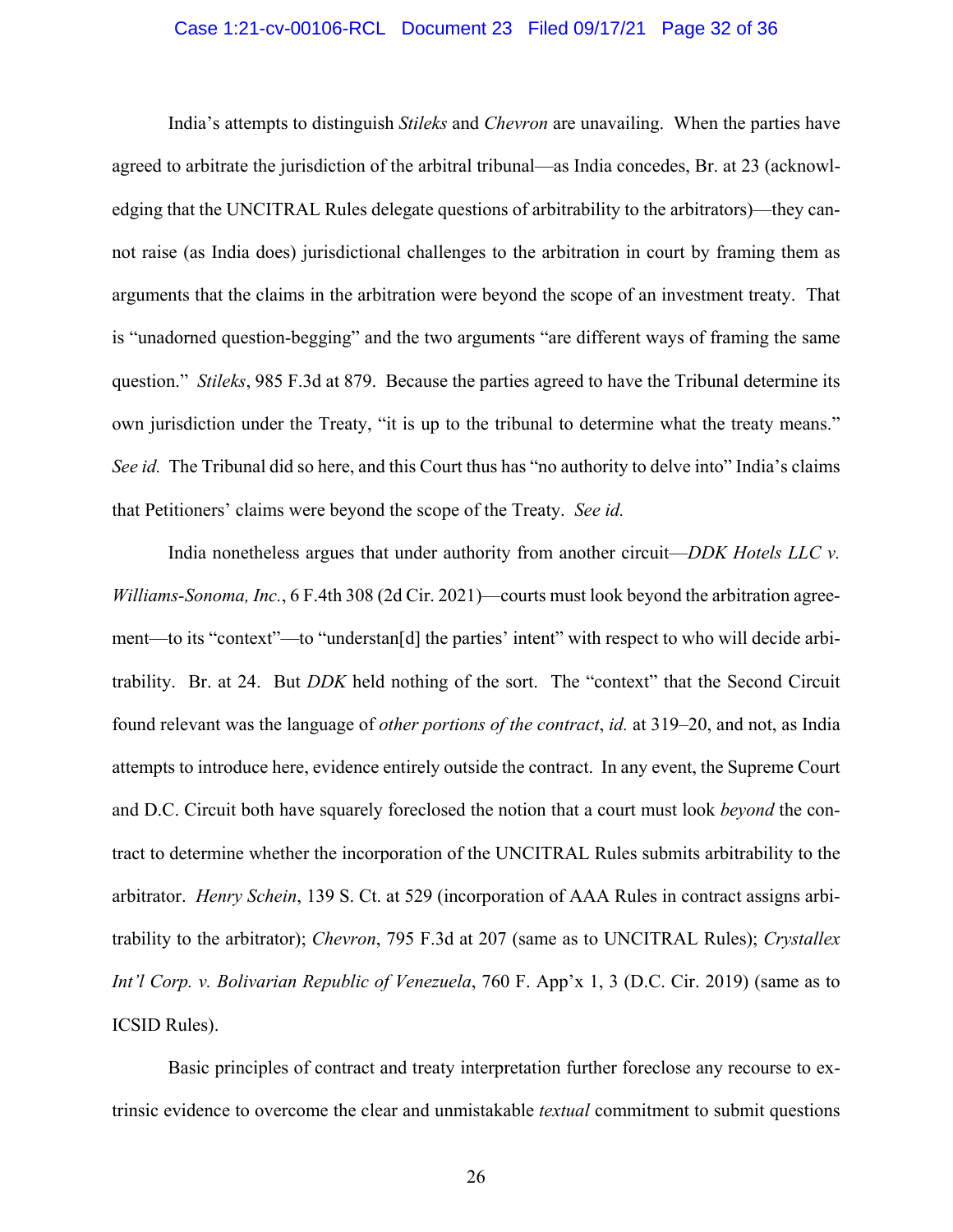#### Case 1:21-cv-00106-RCL Document 23 Filed 09/17/21 Page 33 of 36

of arbitrability to the Tribunal. "Where the language of a contract is wholly unambiguous," the court "will not consider extrinsic evidence of the parties' intent." *Vulcan Arbor Hill Corp. v. Reich*, 81 F.3d 1110, 1117 (D.C. Cir. 1996). Instead, the court "finds the intention of the parties in the language used to express their agreement." *E.P. Hinkel & Co. v. Manhattan Co.*, 506 F.2d 201, 204 (D.C. Cir. 1974). "Outside evidence may not be brought in to create an ambiguity where the language is clear." *HRE, Inc. v. United States*, 142 F.3d 1274, 1276 (Fed. Cir. 1998) (citation omitted). The same applies to treaty interpretation. "The interpretation of a treaty, like the interpretation of a statute, begins with its text." *Medellin v. Texas*, 552 U.S. 491, 506 (2008). "[T]reaties cannot be rewritten or expanded beyond their clear terms," even "to achieve the asserted understanding of the parties." *Choctaw Nation of Indians v. United States*, 318 U.S. 423, 432 (1943).

It is therefore irrelevant what Indian courts or Mauritian courts or any other foreign court has said about the deference due to an arbitrator's decision about arbitrability. The courts of *this*  nation must and *do* defer to an arbitrator's decisions about arbitrability when that issue has been clearly delegated to the arbitrator by, for example, incorporating the UNCITRAL Rules. And that is why the D.C. Circuit rejected Ecuador's attempt to relitigate arbitrability in *Chevron*, 795 F.3d at 207, notwithstanding the decision of a Dutch court in a related proceeding that India invokes here. Br. at 26 (discussing *Republic of Ecuador/Chevron Corp.*, HR, Sept 26, 2014, First Chamber No. 12/04679 (EV/LZ) (Neth.) ¶ 4.2).

In any event, India's characterization of foreign law is simply incorrect. Indian courts have a "pro-enforcement bias" with respect to arbitral awards and do not allow freestanding re-examination of arbitral awards, instead allowing only challenges that "come[] clearly" under the limited exceptions laid out in the New York Convention. Dutt Decl. ¶ 21 (quoting *Gemini Bay Transcription Pvt. Ltd. v. Integrated Sales Serv. Ltd. and Another*, SCC OnLine SC 572 (2021)). When a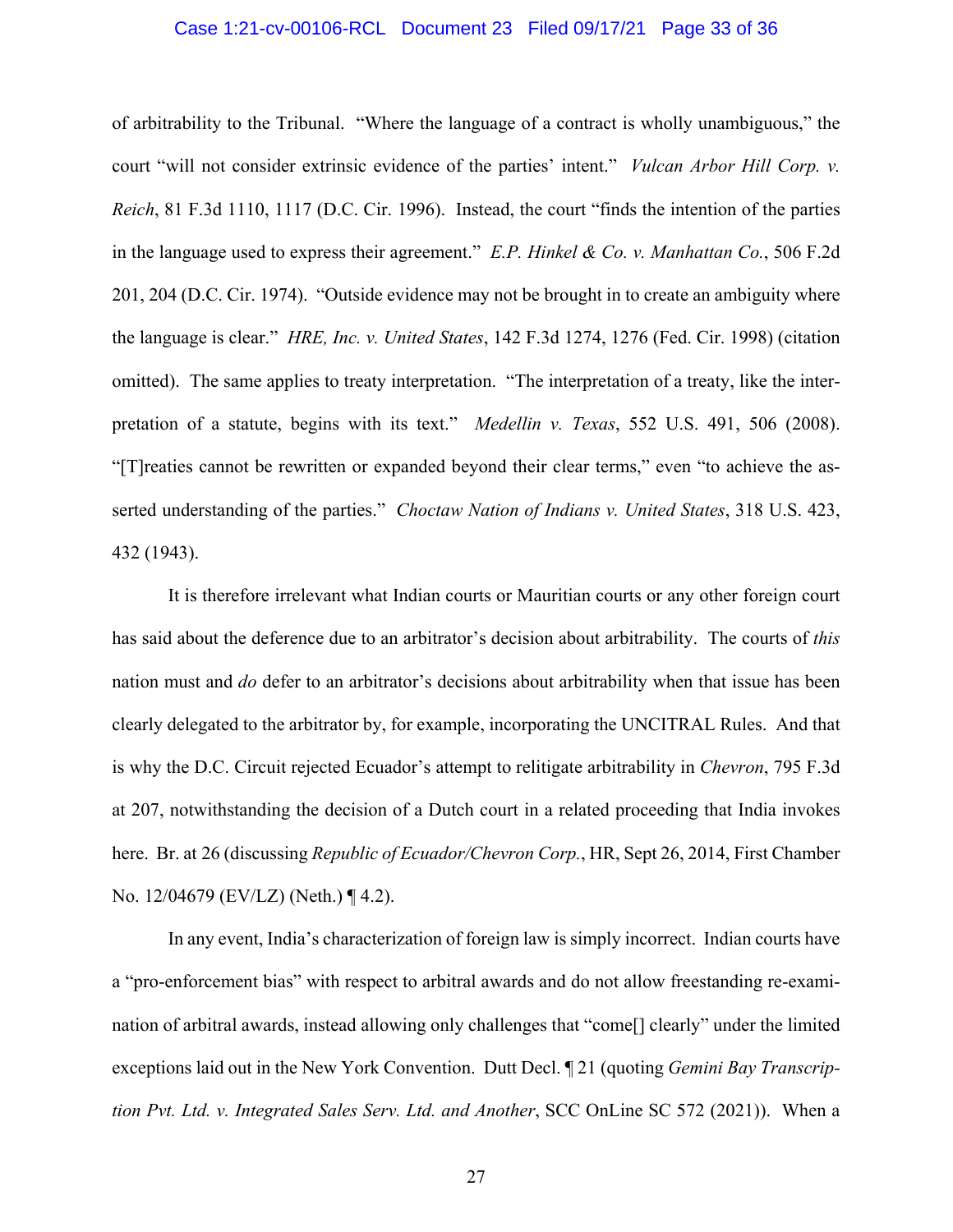#### Case 1:21-cv-00106-RCL Document 23 Filed 09/17/21 Page 34 of 36

party seeking to enforce an award "has gone through a challenge" to the "award in the country of its origin" that party "must then be able to get such award recognised and enforced in India as soon as possible." *Id.* Ex. 20 (quoting *Vijay Karia v. Prysmian Cavi E Sistemi SRL*, 11 SCC 1 (2020), Dutt Decl. Ex. 20 ¶ 43).

In short, the Treaty pursuant to which the parties arbitrated delegated arbitrability to the Tribunal, and the Tribunal concluded it had jurisdiction over the case. Clearly established Supreme Court and D.C. Circuit case law prohibits this Court from reassessing that determination here. India's motion should be denied.

#### **CONCLUSION**

This Court should deny India's motion to dismiss and should enter judgment on the Quantum Award in Petitioners' favor in the amount and currency specified in the Quantum Award.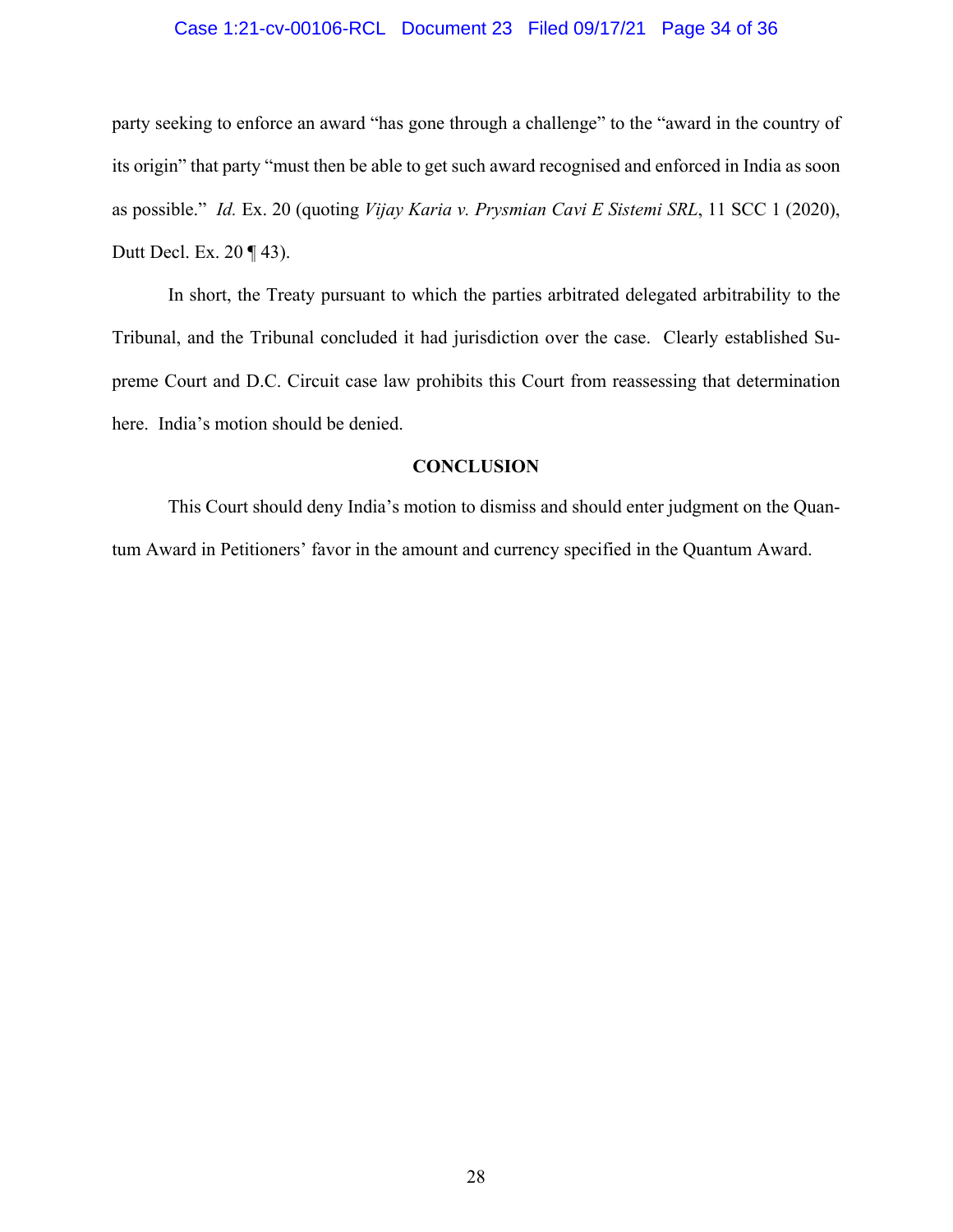Dated: September 17, 2021 Respectfully submitted,

*/s/ Matthew D. McGill*

Matthew D. McGill (D.C. Bar No. 481430) Ankita Ritwik (D.C. Bar No. 1024801) GIBSON, DUNN & CRUTCHER LLP 1050 Connecticut Avenue, N.W. Washington, D.C. 20036 (202) 955-8500 mmcgill@gibsondunn.com aritwik@gibsondunn.com

Anne Champion (*pro hac vice*) Lee R. Crain (D.D.C. Bar No. NY0337) GIBSON, DUNN & CRUTCHER LLP 200 Park Ave. New York, NY 10166 (212) 351-5361 achampion@gibsondunn.com lcrain@gibsondunn.com

Elizabeth A. Hellmann (*pro hac vice* forthcoming) Timothy G. Nelson (*pro hac vice* forthcoming) Bradley A. Klein (D.C. Bar No. 973778) SKADDEN ARPS SLATE MEAGHER & FLOM LLP 1440 New York Ave. N.W. Washington, DC 20005 (202) 371-7320 betsy.hellmann@skadden.com timothy.g.nelson@skadden.com bradley.klein@skadden.com

*Attorneys for CC/Devas (Mauritius) Ltd., Devas Employees Mauritius Private Limited, and Telcom Devas Mauritius Limited*